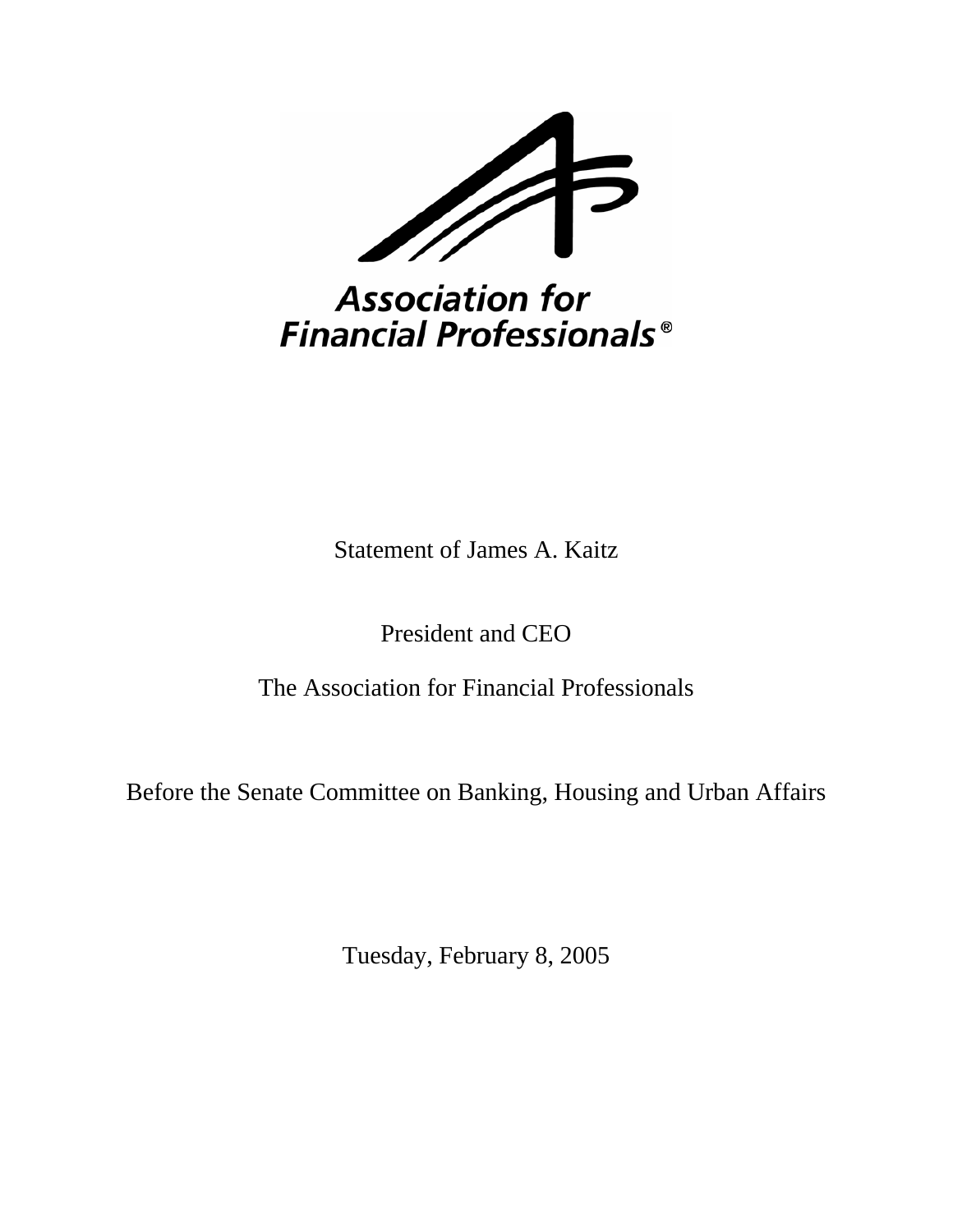Good morning, Chairman Shelby, Ranking Member Sarbanes, and members of the Committee. I am Jim Kaitz, President and CEO of the Association for Financial Professionals. AFP welcomes the opportunity to participate in today's hearing on the role of credit rating agencies in the capital markets.

The Association for Financial Professionals (AFP) represents more than 14,000 finance and treasury professionals representing more than 5,000 organizations. Organizations represented by our members are drawn generally from the Fortune 1000 and the largest of the middle-market companies from a wide variety of industries. Many of our members are responsible for issuing short- and longterm debt and managing corporate cash and pension assets for their organizations. In these capacities, our members are significant users of the information provided by credit rating agencies. Acting as both issuers of debt and investors, our members have a balanced view of the credit rating process, and have a significant stake in the outcome of the examination of rating agency practices and their regulation.

AFP believes that the credit rating agencies and investor confidence in the ratings they issue are vital to the efficient operation of global capital markets. Before outlining the consequences of inaction, it is useful to provide some background on how we got to where we are today and summarize AFP's research on this important issue.

#### **BACKGROUND**

For nearly 100 years, rating agencies have been providing opinions on the creditworthiness of issuers of debt to assist investors. The Securities and Exchange Commission (SEC) and banking regulators also rely on ratings from rating agencies. In 1975, the SEC recognized Moody's, Standard & Poor's, and Fitch, the three major rating agencies in existence at that time, as the first nationally recognized statistical rating organizations (NRSRO). The SEC and other regulators use the ratings from the NRSROs to determine whether certain regulated investment portfolios, including those of mutual funds, insurance companies and banks, meet established credit quality standards. As a result, companies that hope to have their debt purchased by these portfolios must have a rating from an NRSRO. From 1975 to 1992, the SEC recognized four other rating agencies, but each of these entrants consequently merged with Fitch. The SEC did not recognize any new agencies from 1992 until April 2003, when Dominion Bond Rating Service received recognition from the SEC, becoming the fourth NRSRO.

Some market participants have argued that the NRSROs did not adequately warn investors of the impending failure of Enron, WorldCom, Parmalat, and other companies. For example, in 2001, the rating agencies continued to rate the debt of Enron as "investment grade" days before the company filed for bankruptcy. These failures occurred despite the fact that credit rating agencies (CRAs) have access to non-public information because of their exemption from Regulation Fair Disclosure (Reg FD). As a result of the corporate scandals of 2001, Congress, in the Sarbanes-Oxley Act required the Securities and Exchange Commission (SEC) to conduct a study on credit rating agencies examining the role of rating agencies in evaluating debt issuers, the importance of that role to investors and any impediments to accurate appraisal by credit rating agencies. Sarbanes-Oxley also required the study to determine whether there are any barriers to entry into the credit rating market and whether there are conflicts of interest that hinder the performance of the rating agencies.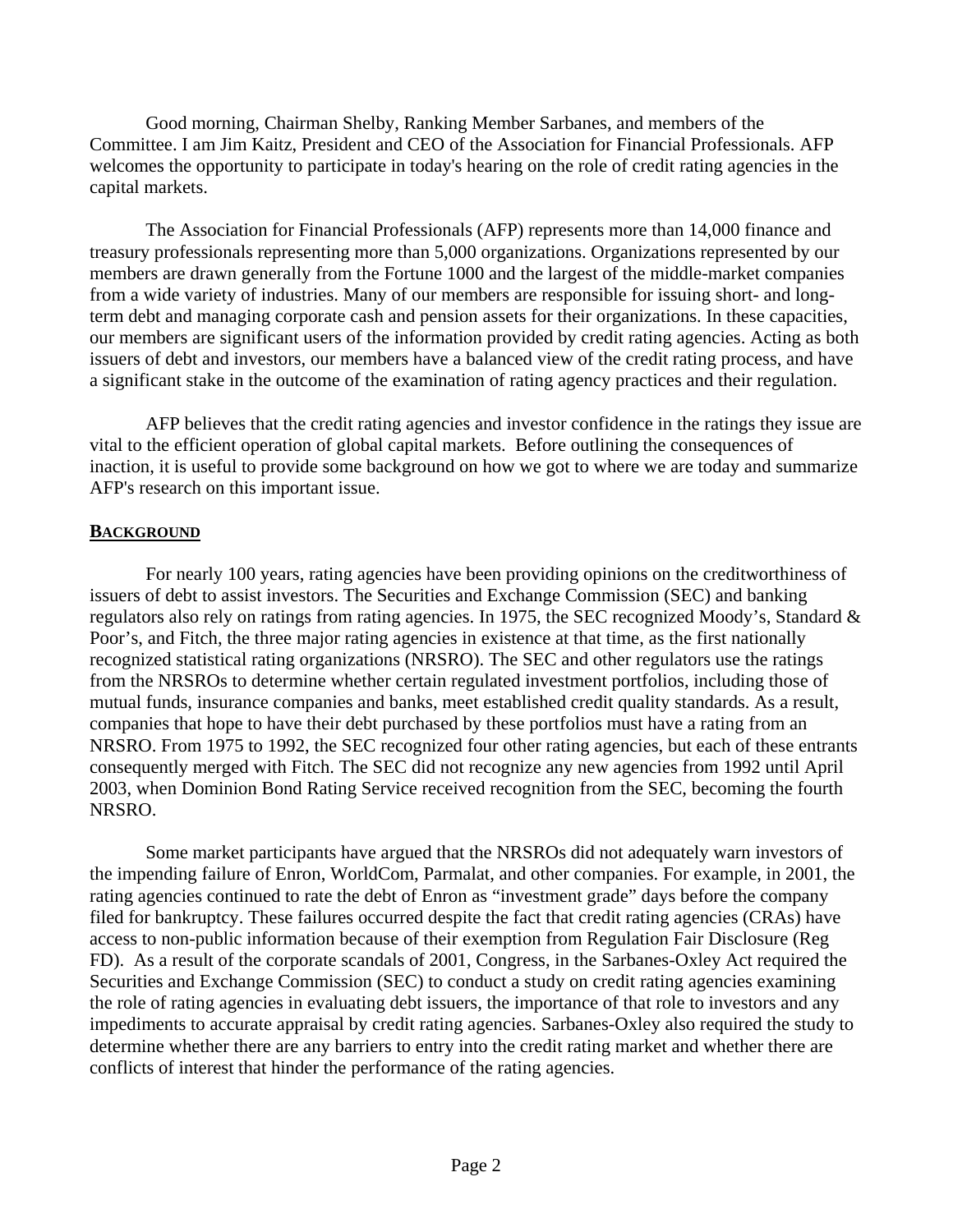In January 2003, the SEC released the Sarbanes-Oxley required study, which identified five major issues that the SEC stated it would examine further: information flow, potential conflicts of interest, alleged anti-competitive or unfair practices, reducing potential barriers to entry and ongoing oversight. Following the study, the SEC issued, for public comment, a concept release exploring these issues on June 4, 2003. As of this hearing, the SEC has not issued any proposed rules.

In September 2002, AFP surveyed senior level corporate practitioners and financial industry service providers on their views regarding the quality of the NRSROs' ratings, the role the SEC should take in regulating the agencies, and the impact additional competition may have on the marketplace for ratings information. In that survey, many financial professionals indicated that the ratings generated by the NRSROs were neither accurate nor timely.

In September 2004, AFP once again surveyed senior level financial professionals regarding the accuracy and timeliness of the NRSROs' analyses and on the potential role regulators may have in promoting competition among credit rating agencies<sup>[1](#page-2-0)</sup>.

Key findings of the 2004 AFP Rating Agency Survey include:

- Eighty-seven percent of responding organizations with debt indicate that credit providers require them to obtain and maintain a rating from at least one of the four NRSROs.
- Many financial professionals believe that the ratings of their organizations are either inaccurate or are not updated on a timely basis.
- A third of corporate practitioners believe the ratings on their organization's debt are inaccurate.
- Fifty-two percent of financial professionals indicate that the cost of credit ratings has increased by at least 11 percent over the past three years, including 19 percent that indicate that costs have increased at least 25 percent over that time period.
- While many responding organizations are confident in the accuracy of the ratings they use for investments, they are less confident in the timeliness of the same ratings.
- Financial professionals believe the Securities and Exchange Commission (SEC) should take a greater role in overseeing the credit rating agencies along with encouraging greater competition in the field.

Recently, other organizations have taken steps to address credit rating agency reform issues. The International Organization of Securities Commissions (IOSCO) in September 2003 issued a Statement of Principles regarding the manner in which rating agency activities are conducted. In December 2004, IOSCO released Code of Conduct Fundamentals for Credit Rating Agencies.

In July 2004, the Committee of European Securities Regulators (CESR), at the request of the European Commission, issued a call for evidence on possible measures concerning credit rating agencies. The Committee intends to approve and publish its final advice to the European Commission in March 2005.

<u>.</u>

<span id="page-2-0"></span> $1$  For complete copies of both survey results visit the AFP Website at  $\frac{www.AFPOnline.org}{m}$ .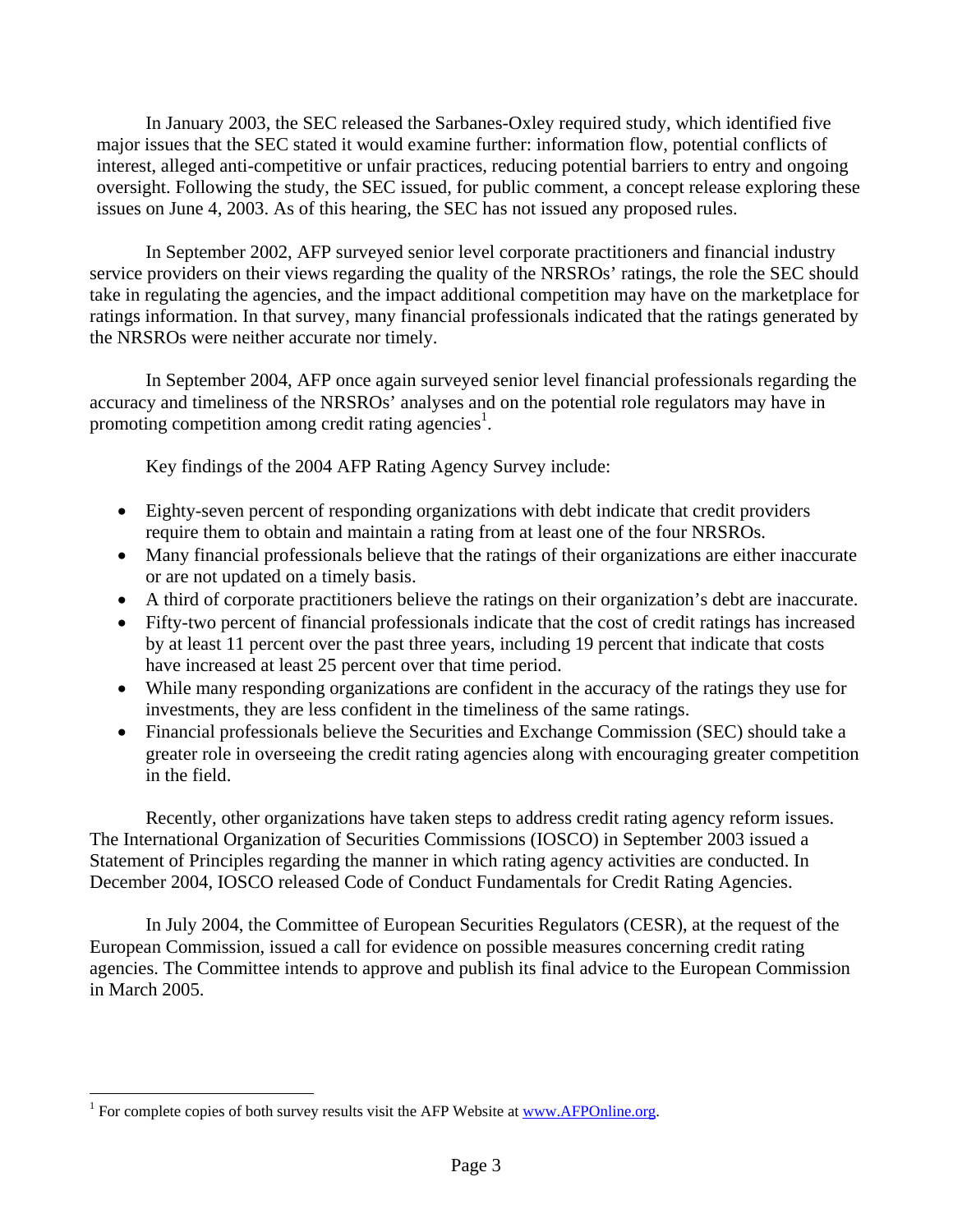#### **CONSEQUENCES OF INACTION**

Why is reforming the credit rating system so important? Along with the SEC and other regulators that have incorporated the NRSRO designation into their rules, institutional and individual investors have long relied on credit ratings when purchasing individual corporate and municipal bonds. Further, nearly every mutual fund manager that individuals and institutional investors have entrusted with over \$8 trillion relies to some degree on the ratings of nationally recognized agencies. Rating actions on corporate debt also have an indirect but sizeable impact on the stock prices of rated companies.

Debt issuers rely on the credit rating agencies to understand the company's finances, strategic plans, competitive environment and any other relevant information about the company in order to issue ratings that accurately reflect the company's creditworthiness. These ratings determine the conditions under which a company can raise capital to maintain and grow their business. Credit ratings also allow others that deal with the issuer to make an informed assessment of the issuer as a potential trading partner, and are a valuable part of the issuer's external communications with the market.

While credit rating agencies have long played a significant role in the operation of capital markets, the Administration's recent single-employer pension reform proposal would further increase the importance of the NRSROs and their impact on Americans. The proposal would tie pension funding and Pension Benefit Guaranty Corporation (PBGC) premiums to a plan sponsor's financial condition as determined by existing credit ratings. In some cases, plan sponsors would be prohibited from increasing benefits or making lump sum payments based on their credit rating and funded status. Such a proposal would further codify the NRSRO designation and even further empower the rating agencies.

Despite the increasing reliance on credit ratings, even after more than ten years of examining the role and regulation of credit rating agencies, the Securities and Exchange Commission has not has not taken any meaningful action to address the concerns of issuers and investors. These concerns include questions about the credibility and reliability of credit ratings and conflicts of interest and abusive practices in the rating process. Chairman Shelby and members of the Committee, these issues are far too important for the SEC to remain silent while the world waits for it to take action.

As I noted earlier, the credit rating agencies and investor confidence in the ratings they issue are vital to the operation of global capital markets. As evidenced in AFP's research, confidence in rating agencies and their ratings has diminished over the past few years. Addressing issues such as the lack of a defined process by which an agency can become an NRSRO, eliminating potential conflicts of interest, and effective marketplace competition will begin to restore the much-needed confidence in the credit ratings system.

When the SEC recognized the first nationally recognized statistical rating organization (NRSRO) in 1975 without enumerating the criteria by which others could be recognized, it created an artificial barrier to entry to the credit ratings market. This barrier has led to a concentration of market power with the recognized rating agencies and a lack of competition and innovation in the credit ratings market. Only the SEC can remove the artificial barrier to competition it has created. Therefore,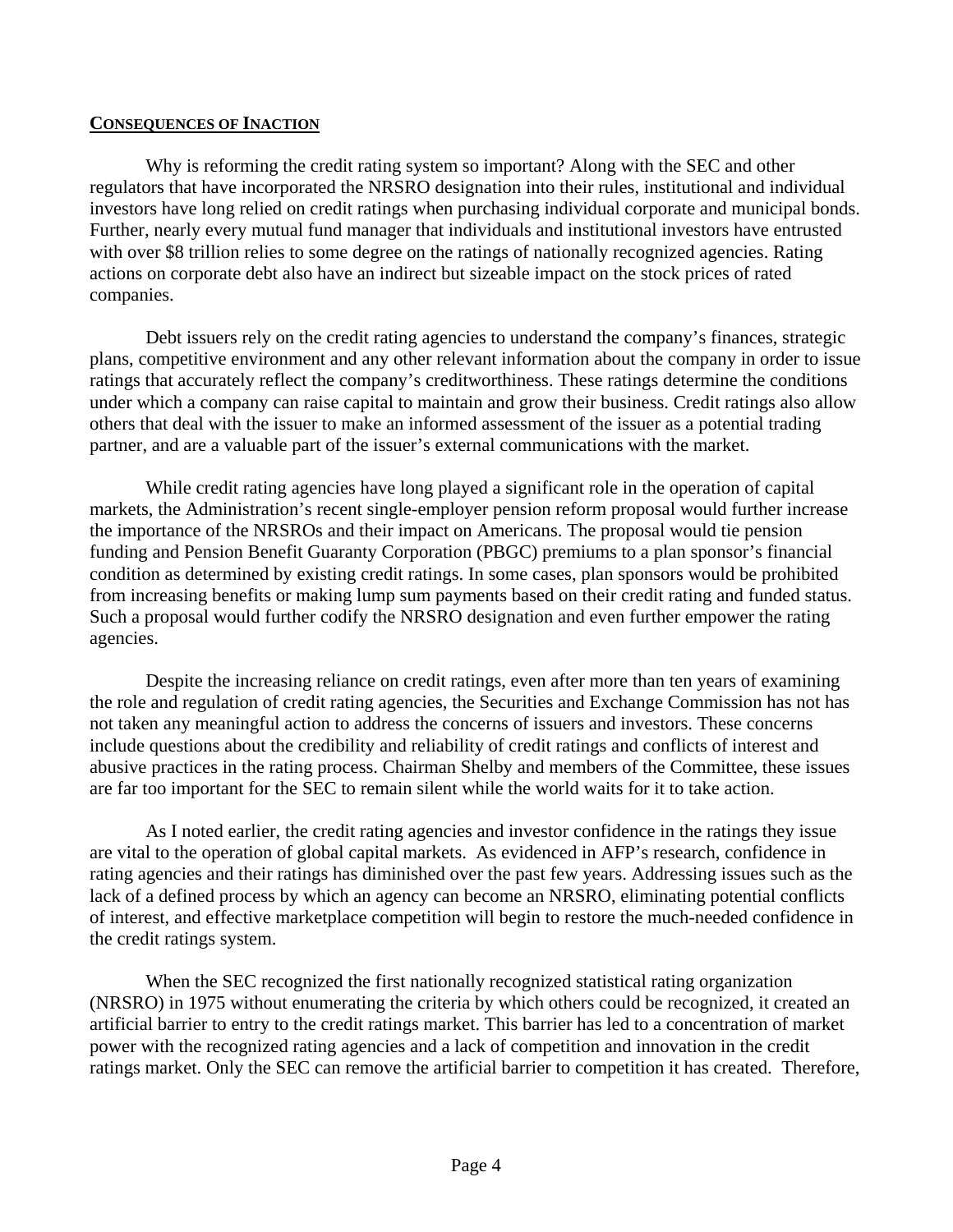AFP strongly recommends that the SEC maintain the NRSRO designation and clearly articulate the process by which qualified credit rating agencies can attain the NRSRO designation.

Not only has the SEC bestowed a significant competitive advantage, it has failed to exercise any meaningful oversight of the recognized agencies. In nearly thirty years since creating the NRSRO designation, there has been no review of the ongoing credibility and reliability of the ratings issued by the NRSROs. The SEC must improve its ongoing oversight of the rating agencies to ensure that they continue to merit NRSRO status.

The SEC further empowered the rating agencies when it exempted them from Regulation Fair Disclosure (FD). Through this exemption, the rating agencies have access to non-public information about the companies they rate. Again, the Commission has done nothing to ensure that those who are granted this powerful exemption do not use the non-public information inappropriately. The SEC must require that NRSROs have policies in place to protect this valuable and privileged information. Again, this should be part of the SEC's ongoing oversight of the rating agencies.

As highlighted in recent media reports, rating agencies continue to promulgate unsolicited ratings of debt issuers. Because unsolicited ratings are issued without the benefit of access to company management or non-public information about the issuer, the resulting ratings are often not an accurate reflection of an organization's financials condition. Credit ratings are critical to an organization's ability to issue debt and issuers often feel compelled to participate in the rating process and pay for the rating that was never solicited. The potential for abuse of these unsolicited ratings by the rating agencies must be addressed by the SEC.

Finally, an NRSRO is also in a position to compel companies to purchase ancillary services. These ancillary services include ratings evaluations and corporate governance reviews. Further, the revenue derived from these services has the potential to taint the objectivity of the ratings. You need look no further than the equity research and audit professions to understand why these potential abusive practices and conflicts of interest must be addressed by the SEC.

#### **RECOMMENDATIONS**

To address many of the questions raised by the SEC and market participants, the Association for Financial Professionals, along with treasury associations from the United Kingdom and France, released a Code of Standard Practices for Participants in the Credit Rating Process.

A copy of the Code is attached to my testimony. Importantly, the Code contains recommendations for regulators, as well as rating agencies and issuers. To be clear, the Code is a private sector response intended to complement rather than replace regulation

Earlier in my testimony, I touched upon many of the regulatory recommendations contained in the Code. I'd like to take this opportunity to provide more detailed regulatory recommendations. Specifically, we recommend establishing transparent recognition criteria based on whether a credit rating agency can consistently produce credible and reliable ratings over the long-term. Establishing clearly defined recognition criteria is a crucial step to removing barriers to entry and enhancing competition in the credit ratings market.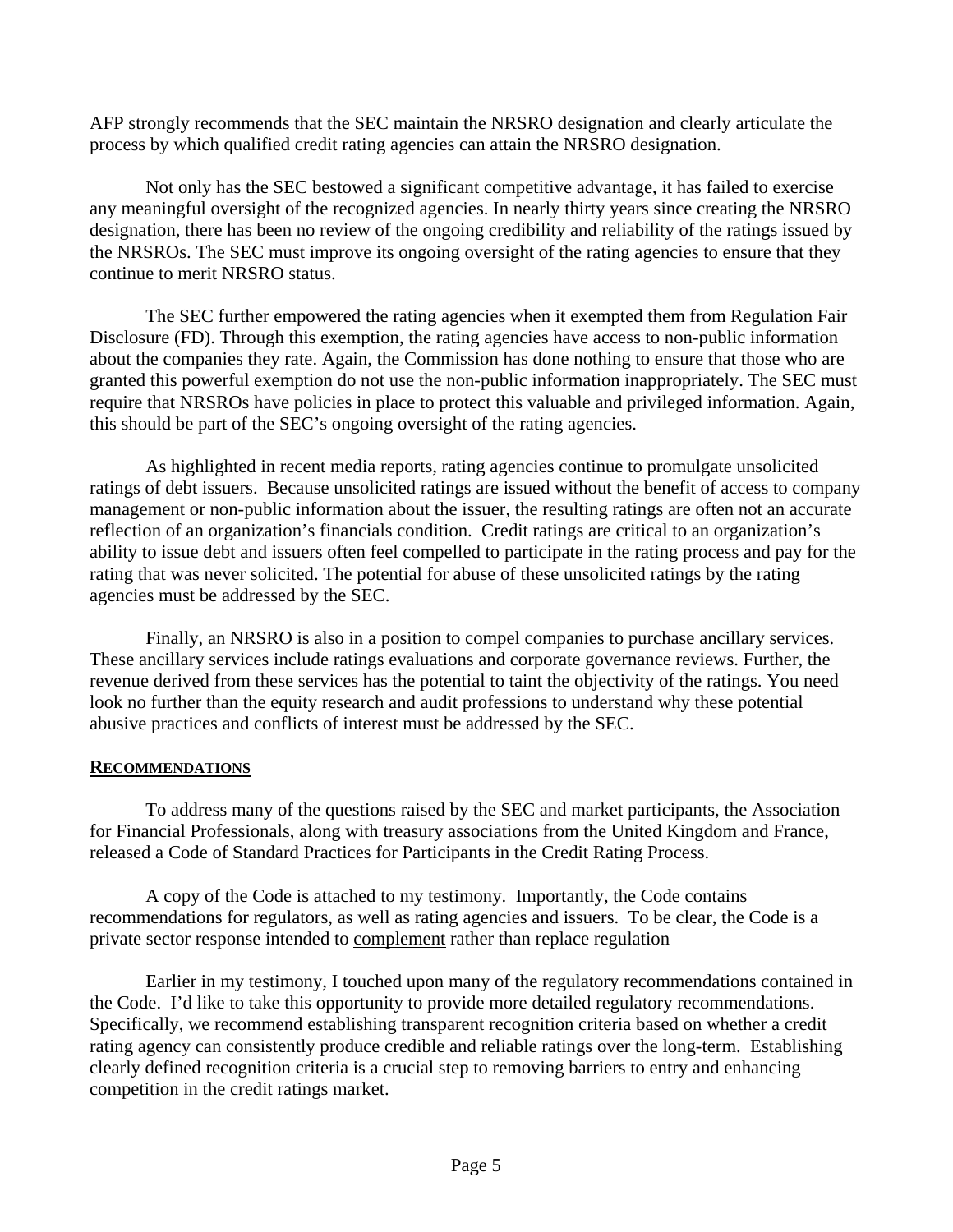In the Code, we also urge regulators to require that rating agencies document internal controls that protect against conflicts of interest and anti-competitive and abusive practices, and ensure against the inappropriate use of non-public information to which the rating agencies are privy because of their exemption from Regulation FD. Regulatory recommendations also include improving ongoing oversight of approved rating agencies to ensure that NRSROs continue to meet the recognition criteria.

For rating agencies, the Code includes suggestions to improve the transparency of the rating process, protect non-public information provided by issuers, protect against conflicts of interest, address the issue of unsolicited ratings, and improve communication with issuers and other market participants.

Finally, recognizing that the credibility and reliability of credit ratings is heavily dependent on issuers providing accurate and adequate information to the rating agencies, the Code of Standard Practices outlines issuer obligations in the credit rating process. These obligations are intended to improve the quality of the information available to the rating agencies during the initial rating process and on an ongoing basis, and to ensure that issuers respond appropriately to communications received from rating agencies.

A reasonable regulatory framework that minimizes barriers to entry and is flexible enough to allow innovation and creativity will foster competition among existing NRSROs and those that may later be recognized and restore investor confidence in the rating agencies and global capital markets. Rather than excessively prescriptive regulatory regimes, innovation and private sector solutions, such as AFP's Code of Standard Practices, are the appropriate responses to many of the questions that have been raised about credit ratings.

Restoring issuer and investor confidence in the credit ratings process is critical to global capital markets. Chairman Shelby and members of the Committee, we strongly recommend that you hold the SEC accountable by demanding immediate action on the issues that have been raised here today. If the SEC does not act immediately to aggressively address each of the concerns we have outlined, we urge you act to restore investor confidence in the credit ratings process through action by this Committee. We commend you, Mr. Chairman, and the Committee for recognizing the importance of this issue to investors and global capital markets and hope that this hearing will compel the SEC to act.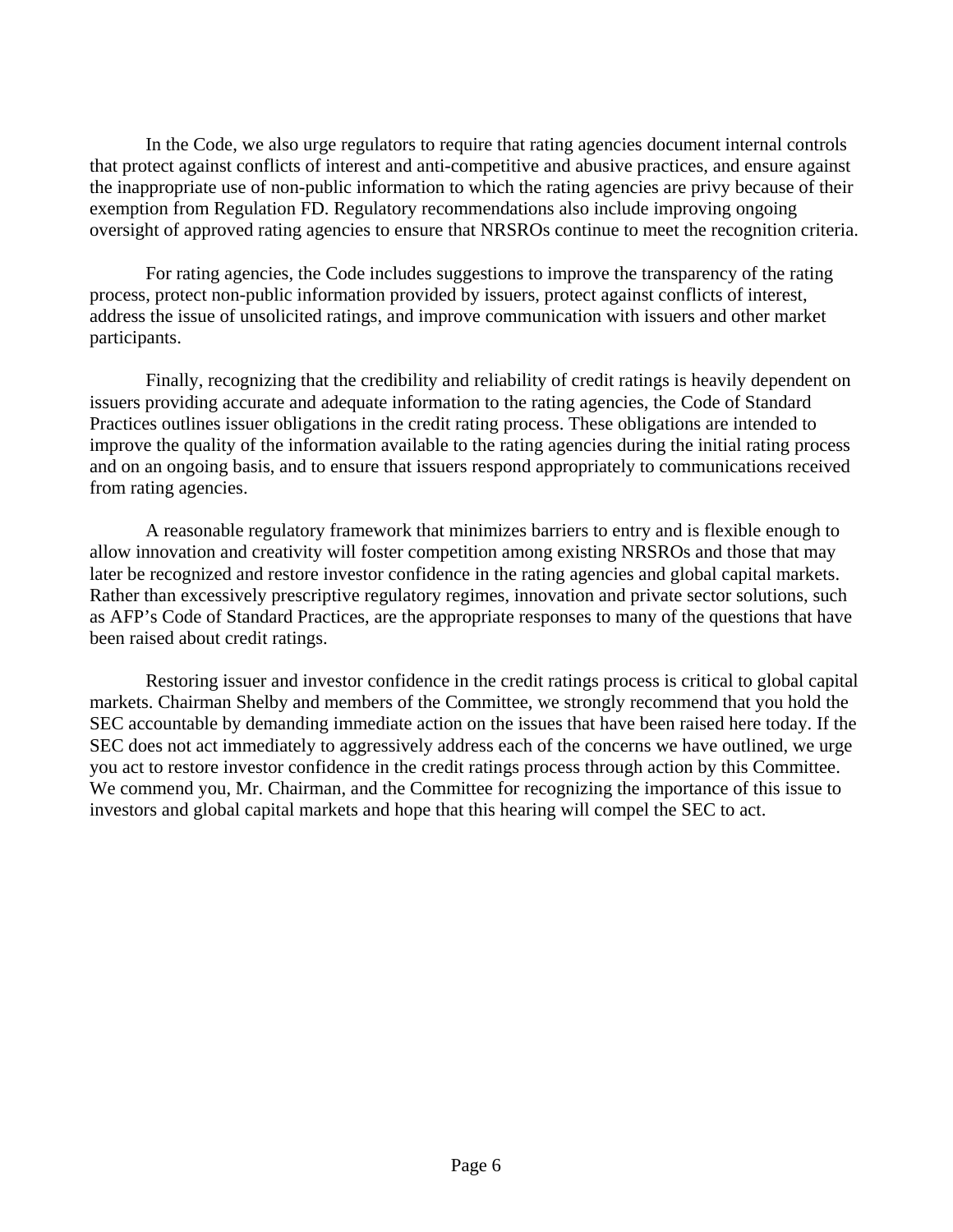# Code of Standard Practices for Participants in the Credit Rating Process

Association of Corporate Treasurers (United Kingdom)

Association for Financial Professionals (United States)

Association Francaise Des Tresoriers D'Entreprise (France)



**Association for Financial Professionals** 





*With the Support of the International Group of Treasury Associations and Euro Associations of Corporate Treasurers:* 





**EURO-ASSOCIATIONS** OF CORPORATE TREASURERS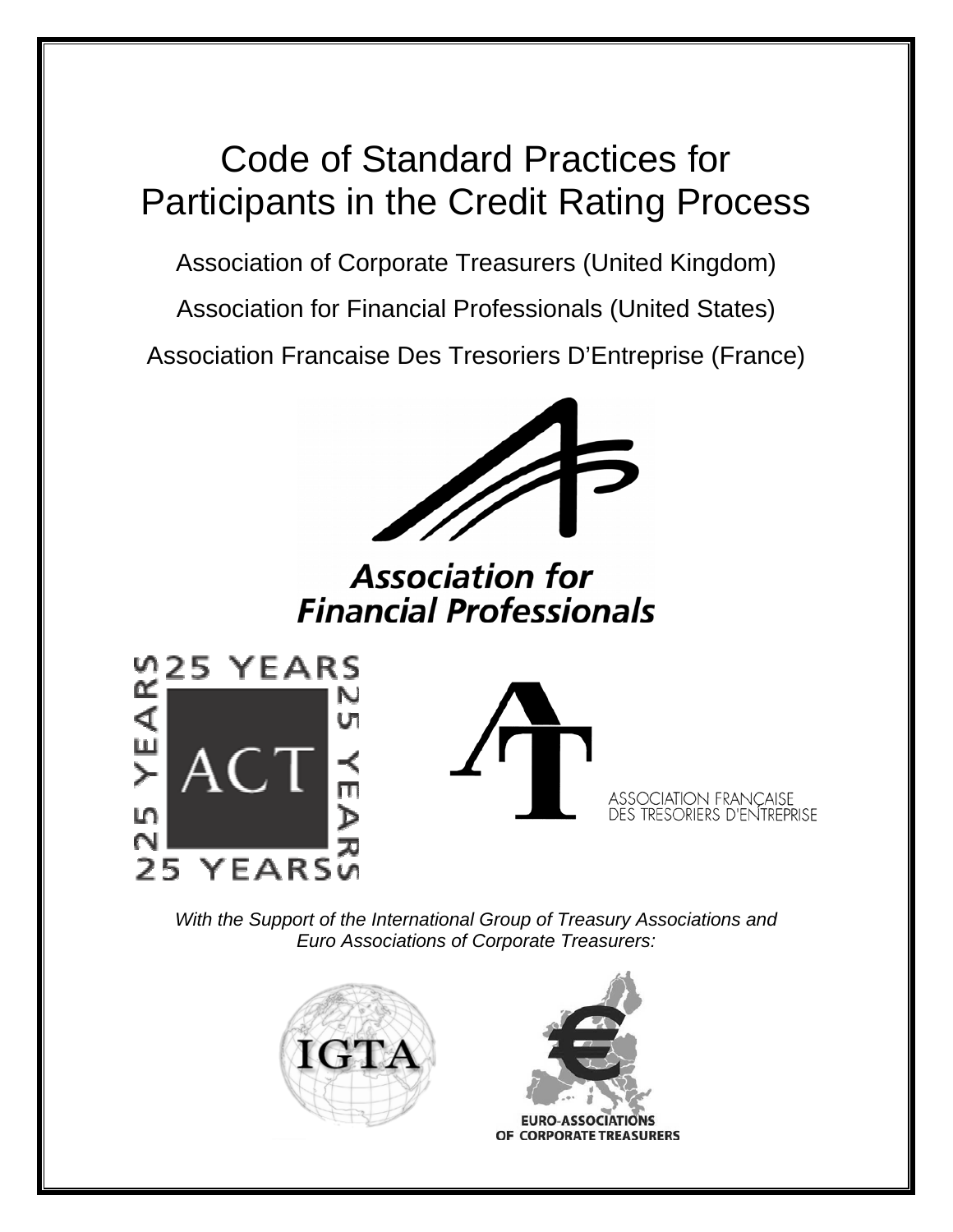This Code of Standard Practices for Participants in the Credit Rating Process has been developed by The Association of Corporate Treasurers (ACT), London, England, The Association for Financial Professionals (AFP), United States, Association Française Des Trésoriers D'Entreprise (AFTE), Paris, France.

It is the intention of the ACT, AFP and AFTE that this document be freely available and as widely distributed as possible. With this objective in mind, they give their permission for all or parts of the document to be reproduced, stored in a retrieval system, transmitted in any form or by any means (electronic, mechanical, photocopying, recoding or otherwise) without prior consent.

The granting of this permission is conditional upon the insertion of the following accreditation.

Source: The Code of Standard Practices for Participants in the Credit Rating Process © The Association of Corporate Treasurers (ACT), London, England, The Association of Financial Professionals (AFP), Bethesda, Maryland, Association Française Des Trésoriers D'Entreprise (AFTE), Paris, France.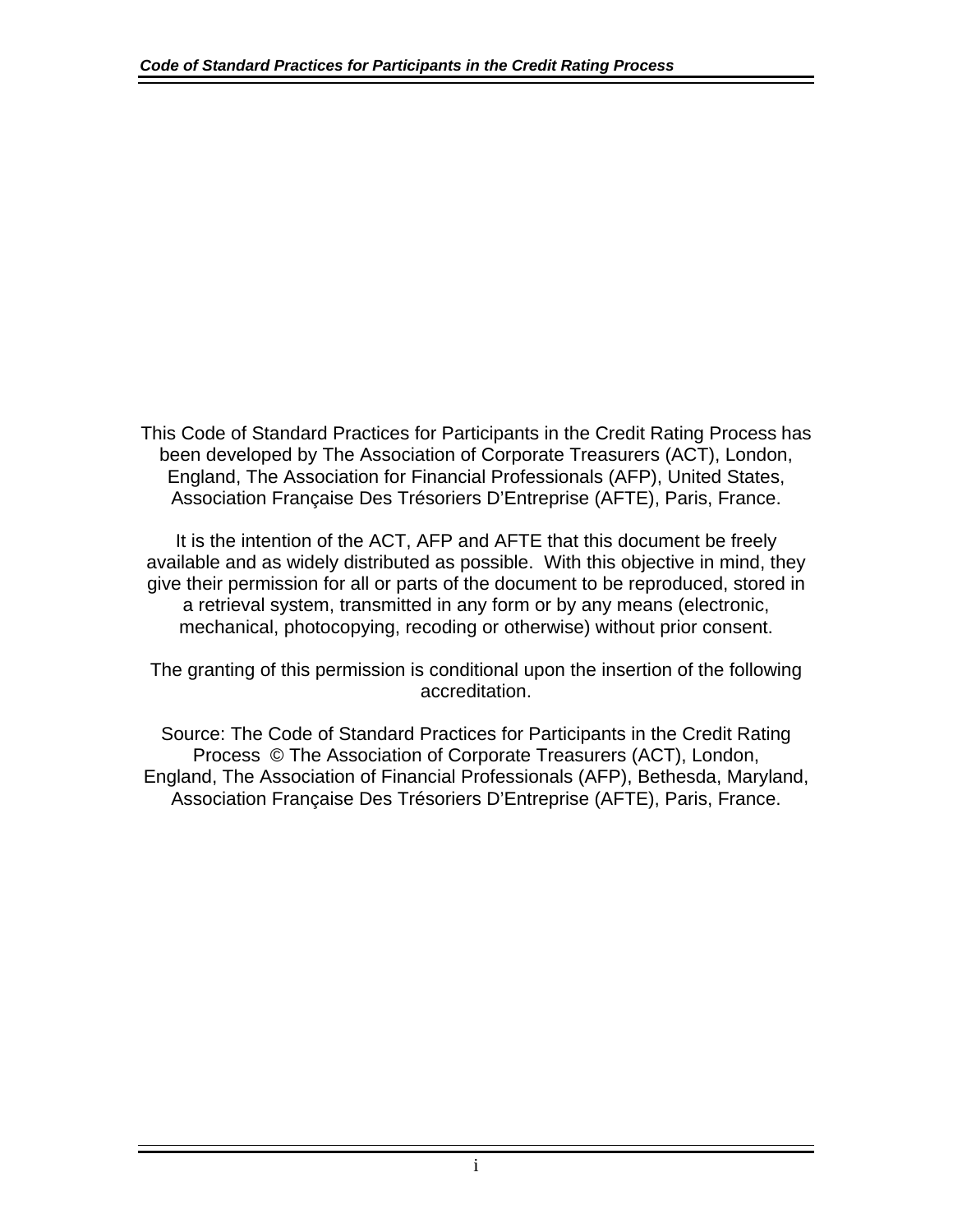## **Executive Summary**

## **Background**

Credit rating agencies (CRAs) play an important role in the efficient operation of the global capital markets. Investors and lenders rely on CRAs to provide a clear measure of the creditworthiness of debt issuers and borrowers, while debt issuers rely on CRAs to issue ratings that accurately reflect the company's relative creditworthiness. Companies also use credit ratings to evaluate trading partners, financial counterparties, and potential business partners; and in many jurisdictions, regulators also rely on CRAs for determining regulatory capital requirements and permitted investments. Yet for the credit rating process to work properly, a critical nexus of transparency and trust must be exhibited by all of these parties – the issuers, the credit rating agencies, and the regulators who oversee both.

During the past two years, however, CRAs, and the credit rating process itself, have been the subject of significant criticism. CRAs have come under fire for failing to warn investors of the dangers and ultimately disastrous collapse of large global companies, including, for example, Parmalat, Enron, and WorldCom. These events have led some to question whether the CRAs are meeting the needs of market participants.

Some have asserted that regulators should take a larger role in regulating the CRAs and should encourage competition in the market for credit ratings. Yet both credit rating agencies and government regulators have been slow to respond to the call for reform. For example, while the U.S. Securities and Exchange Commission (SEC) issued its first concept release a decade ago and a new concept release in June 2003 on rating agencies and the use of credit ratings under U.S. Federal securities laws, it has yet to take any definitive action. Regulators in Europe are in the process of addressing the issue as well. Meanwhile, IOSCO has published its Code of Conduct Fundamentals for Credit Rating Agencies<sup>[2](#page-8-0)</sup>

As a result of the continuing concerns over the credit rating process, a series of initiatives arose independently. In response to the SEC's June 2003 concept release, the Association for Financial Professionals (AFP) in the U.S. and the Association of Corporate Treasurers (ACT) in the United Kingdom called for improved regulation, improved internal controls and an industry code of practice for all those involved in the credit rating process. At the same time the Association Francaise Des Tresoriers D'Entreprise (AFTE) developed and shared a best practices guide that it had used in conversations with the CRAs and relevant authorities. Recognizing the various efforts and in light of the global need to restore confidence to the credit rating process, it was agreed in

<span id="page-8-0"></span> $\overline{a}$ <sup>2</sup> http://www.iosco.org/pubdocs/pdf/IOSCOPD180.pdf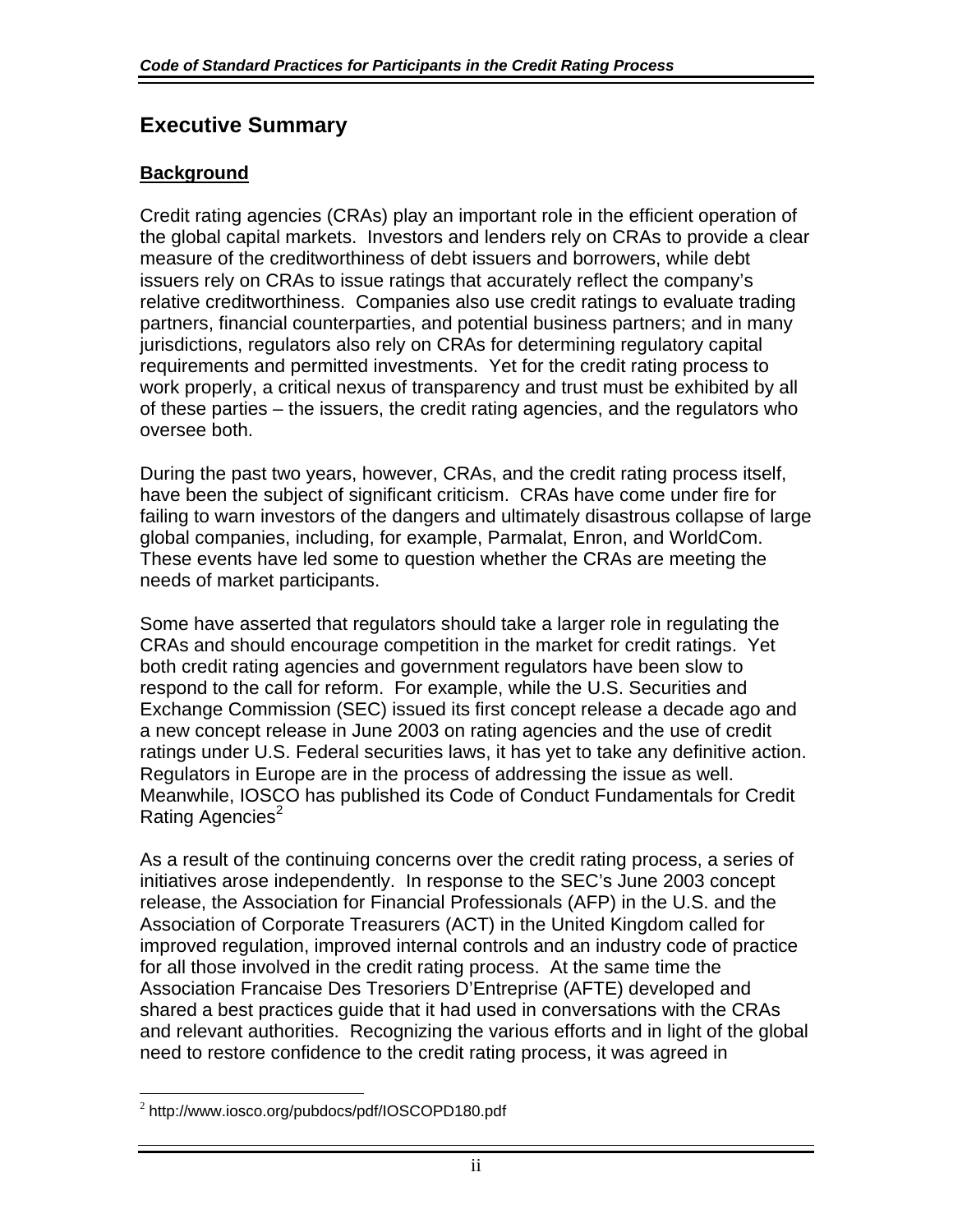September 2003 in Slovakia at the meeting of the International Group of Treasury Associations that AFP, ACT and AFTE would bring forward a single global proposal for improving rating industry practice.

## **The Code of Standard Practices for Participants in the Credit Rating Process**

AFP, ACT and AFTE are jointly releasing this Code of Standard Practices for Participants in the Credit Rating Process. The final Code of Standard Practices follows an Exposure Draft that was issued in April 2004 to solicit comment from the widest number of those involved with credit ratings, including issuers, users, CRAs, regulators, and others with a professional interest in credit ratings. The Associations, along with the International Group of Treasury Associations (IGTA) and Euro Associations of Corporate Treasurers (EACT), believe that this Code of Standard Practices, coupled with a minimum regulatory framework, is the most efficient and flexible solution to restoring confidence in credit rating agencies and the information they provide to global capital markets.

These Associations are the leading corporate finance organizations in their respective countries, representing nearly 19,000 treasury and finance professionals from many of the largest companies in the world. Treasury and finance professionals rely on the CRAs when their companies issue debt and when they make investment decisions. Their relationship with the CRAs provides them with a unique view on both the strengths and weaknesses of the agencies' practices.

The Code includes three sections: regulatory recommendations, rating agency code of standard practices, and issuer code of standard practices.

For CRAs, the Code includes recommendations to improve the transparency of the rating process, protect non-public information that is provided to CRAs, protect against conflicts of interest, address the issue of unsolicited ratings, and improve communication with issuers and other market participants.

Regulatory recommendations focus on the credibility and reliability of ratings, transparency in the rating agency recognition process and improving ongoing regulatory oversight of approved rating agencies. Regulatory recommendations also include removing barriers to competition in the credit rating agency marketplace.

Finally, recognizing that the credibility and reliability of credit ratings is heavily dependent on issuers providing accurate and adequate information to the CRAs, the Issuer Code of Standard Practices outlines issuer obligations in the credit rating process. These obligations are intended to improve the quality of the information available to the CRAs during the initial rating process and on an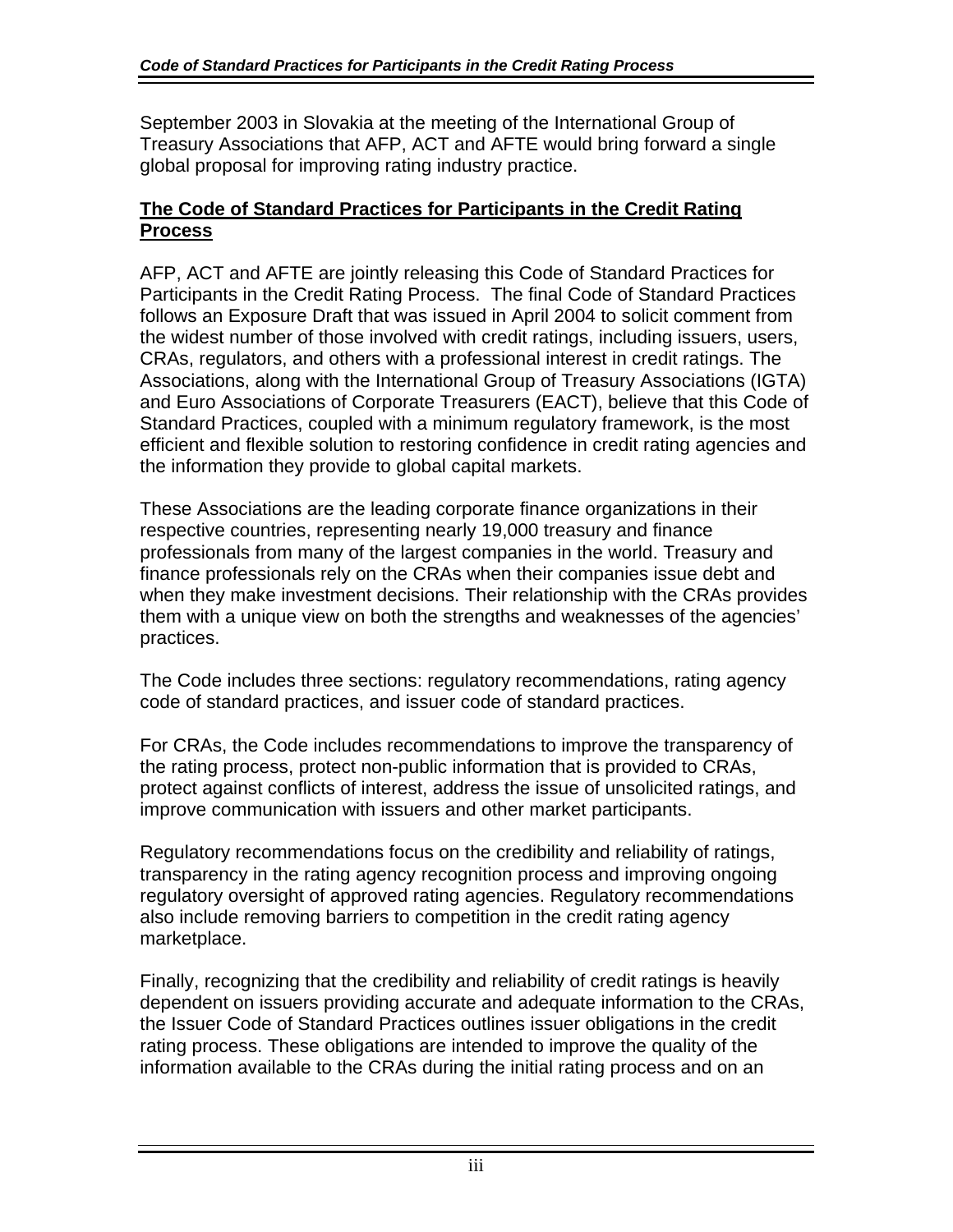ongoing basis, and to ensure that issuers respond appropriately to communications received from CRAs.

This Code of Standard Practices is an important, collaborative, and global private-sector response to many of the issues that have been raised about the credit rating process and the agencies themselves. While certain of the points below would usefully be incorporated into regulation in a jurisdiction where CRAs are regulated, the majority are better incorporated into codes of standard practices developed by individual rating agencies and issuers In jurisdictions where CRAs are regulated, the Code is intended to serve as a complement to, rather than a substitute for, government regulation.

The Associations welcome comments and suggestions on the Code of Standard Practices. Comments and suggestions should be directed to any or all of the following:

> Jeff A. Glenzer, CTP, Director of Treasury Services, AFP Phone: +1 (301) 961-8872 [jglenzer@afponline.org](mailto:jglenzer@afponline.org)

> > John Grout, Technical Director, ACT Phone: +44 (0)20 7213 0712 [ratingcode@treasurers.co.uk](mailto:ratingcode@treasurers.co.uk)

Patrice Tourlière, Treasury and Finance Manager, Lafarge Phone : + 33 1 44 34 11 64 [patrice.tourliere@lafarge.com](mailto:patrice.tourliere@lafarge.com)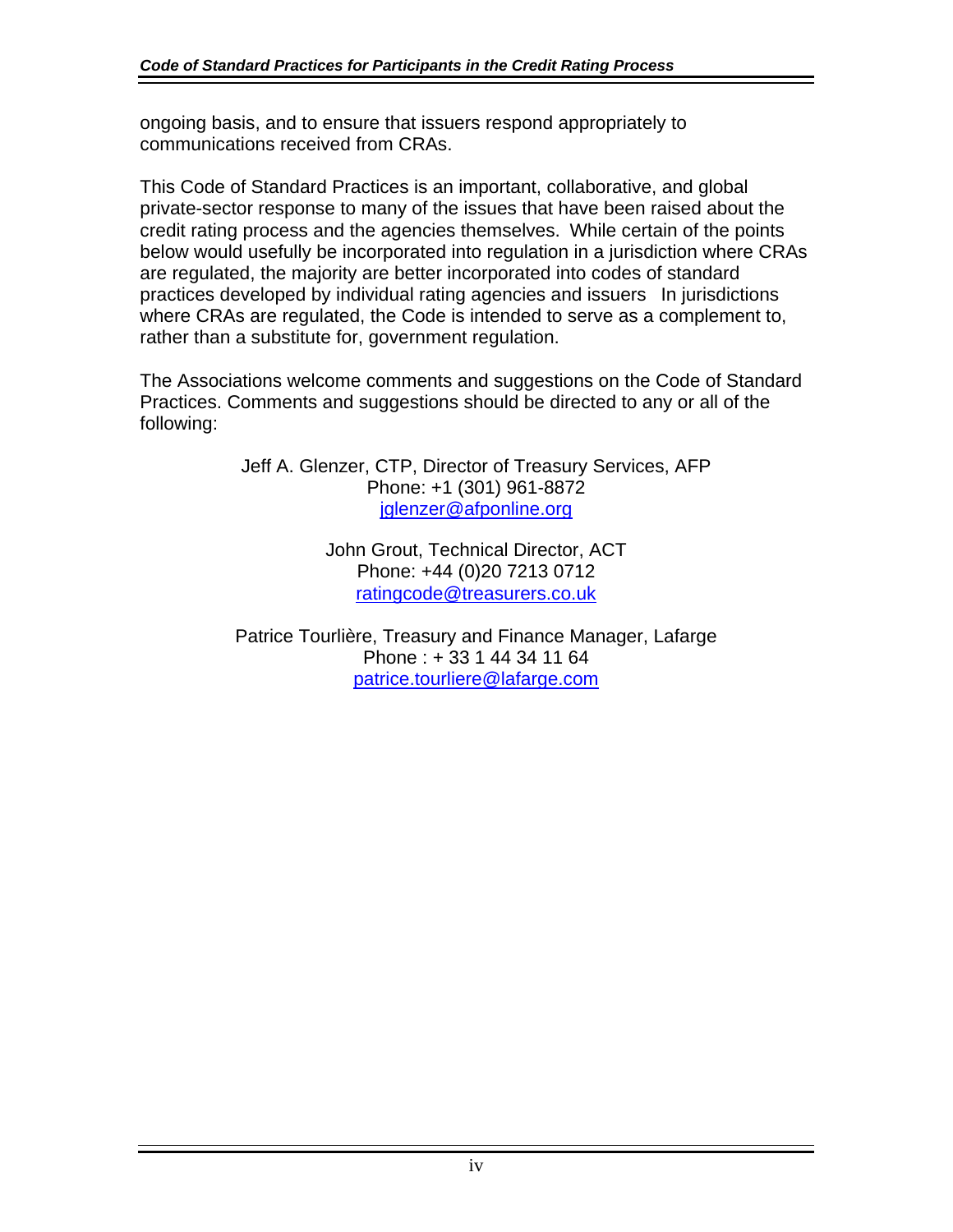## **Code of Standard Practices for Participants in the Credit Rating Process**

## **Introduction**

Credit rating agencies (CRAs) play an important role in the efficient operation of global capital markets. In addition to any credit analysis done internally, investors depend on the CRAs to analyze all public information and any non-public information the agency has gathered about a company to form a meaningful assessment of the creditworthiness of the company. These ratings, which are commonly paid for by the issuers, are used by individuals, professional investment managers, and corporate finance professionals when selecting securities for themselves or their organizations and by financial institutions when determining whether to lend to a prospective borrower and, if so, at what terms. CRAs also play an important role for companies when evaluating counterparties for financial transactions, in evaluating actual or potential suppliers or customers for non-financial goods and services, and in similarly evaluating partners, collaborators, or joint venture prospects.

Debt issuers expect the CRAs to understand the company's finances, strategic plans, competitive environment and any other relevant information about the company in order to issue ratings that:

- allow the company to place securities at terms that are reflective of its relative creditworthiness;
- allow others that deal with the issuer to make an informed assessment of the issuer as a potential trading partner; and
- are a valuable part of the issuer's external communications with the market.

In many jurisdictions, ratings are also used to determine regulatory capital requirements and permitted investments.

In November 2002, the Association for Financial Professionals (AFP) released its "Rating Agencies Survey: Accuracy, Timeliness, and Regulation<sup>[3](#page-11-0)</sup>." AFP's survey, which received over 700 responses, found that a significant minority of treasury and finance professionals from companies with rated debt believe that their company's credit ratings are neither accurate nor timely. Respondents believe that their company's ratings are more reflective of the industry in which it operates rather than of the company's financial condition<sup>[4](#page-11-1)</sup>. Those responsible for investing or lending money on their organization's behalf also reported a lack of

 3 http://www.afponline.org/pub/pdf/ratings\_survey.pdf 4

<span id="page-11-1"></span><span id="page-11-0"></span><sup>&</sup>lt;sup>4</sup> The Associations recognize that credit ratings are developed through a combination of quantitative and qualitative factors, not solely the reported or proforma financial statements of an issuer.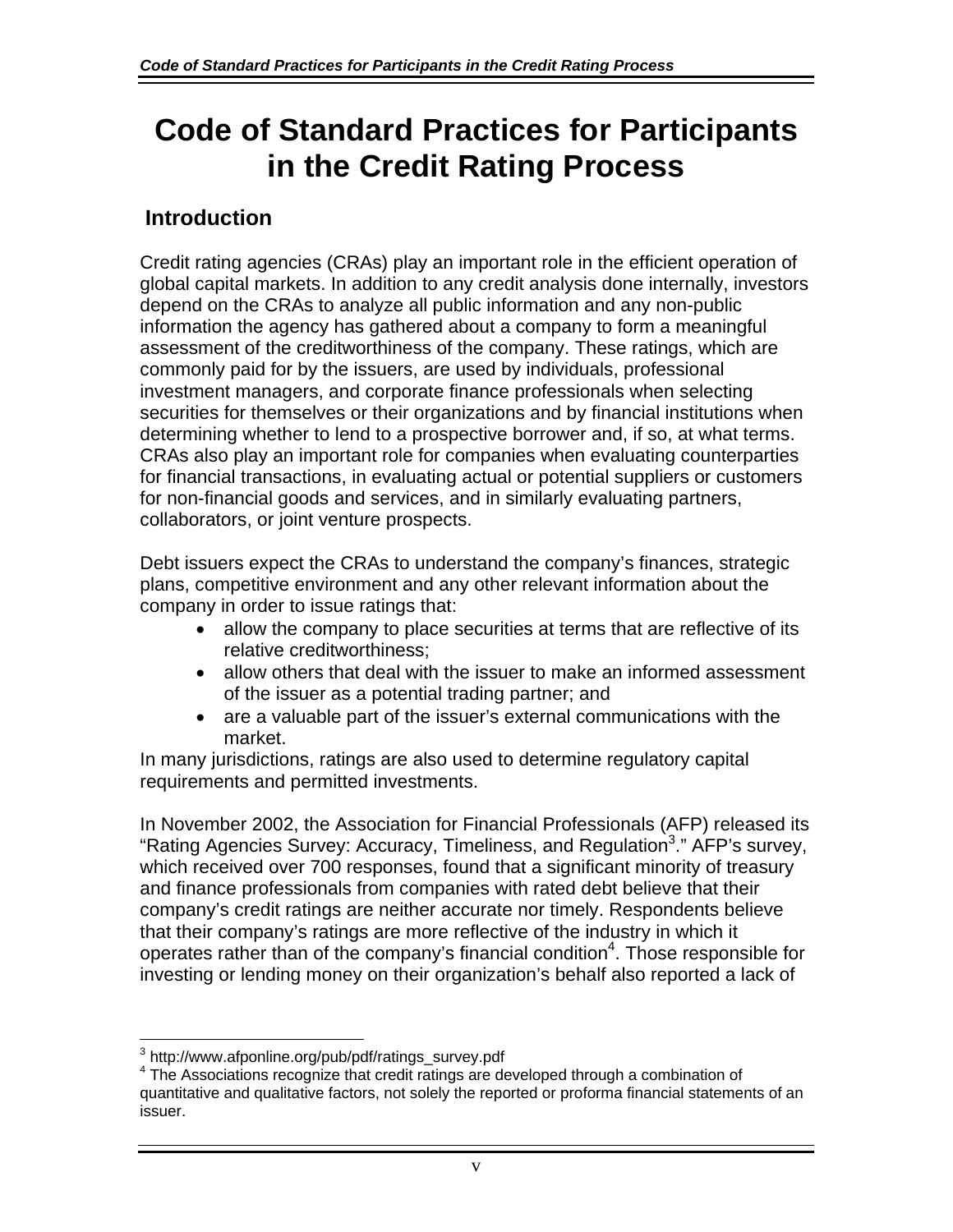confidence in the accuracy and timeliness of the ratings of the companies in which they invest or to whom they extend credit.

Efforts to improve investor and issuer confidence in the CRAs have been proceeding on multiple fronts. In the United States, the effort has focused primarily on the way in which the Securities and Exchange Commission (SEC) regulates the CRAs that it recognizes as nationally recognized statistical rating organizations (NRSRO). AFP submitted a comment letter in response to an SEC Concept Release, "Rating Agencies and the Use of Credit Ratings under the Federal Securities Laws<sup>5</sup>." In the comment letter<sup>[6](#page-12-1)</sup>, AFP called on the SEC to remove artificial barriers to entry into the credit ratings market. AFP also recommended that the SEC periodically review each CRA it recognizes in order to ensure that they continue to be issuers of credible and reliable ratings and have in place effective internal controls. AFP commented that the SEC should minimize further regulation and allow market forces to determine acceptable standards for many practices.

In the United Kingdom, the Association of Corporate Treasurers (ACT) in its response<sup>[7](#page-12-2)</sup> to the SEC Concept Release espoused the concept of an industry code of practice as a key factor in CRA regulation and conduct of business. Neither the United Kingdom's Financial Services Authority nor the European Union grants a regulatory imprimatur that parallels the NRSRO designation in the United States. However, the regulation of CRAs by the United States Securities and Exchange Commission affects the practices of the CRAs in the United Kingdom and other jurisdictions, and thus concerns issuers and investors in the UK. The ACT believes that a robust code of conduct to which issuers, investors and CRAs can provide input would serve to underpin regulation, to minimize the need for regulation and help to avoid fragmentation arising from differences in national and regional regulatory regimes.

In March 2003, the French Association of Corporate Treasurers (AFTE) developed and shared with the European Association of Corporate Treasurers  $(EACT)^8$  $(EACT)^8$  a best practices guide that it has used in conversations with the CRAs and relevant authorities. The AFTE met with each of the three CRAs in Paris to discuss ways in which it might contribute to improving the relations between CRAs, issuers, and the market. In addition to developing best practices for CRAs, the AFTE has also begun a dialogue to identify the responsibilities of issuers to the agencies in recognition of the important role that the issuers play in the process.

While the tactics of each of these associations have been different, the goal of the three is quite similar. Each is seeking to improve the relationship between

<span id="page-12-0"></span> 5 http://www.sec.gov/rules/concept/33-8236.htm

<span id="page-12-1"></span><sup>&</sup>lt;sup>6</sup> http://www.afponline.org/pub/pdf/clkatz072803.pdf<br><sup>7</sup> http://www.treesurere.org/technical/papers/resourc

<span id="page-12-2"></span>http://www.treasurers.org/technical/papers/resources/actcommentssec.pdf

<span id="page-12-3"></span><sup>&</sup>lt;sup>8</sup> The EACT brings together the national treasury associations of the Euro currency zone.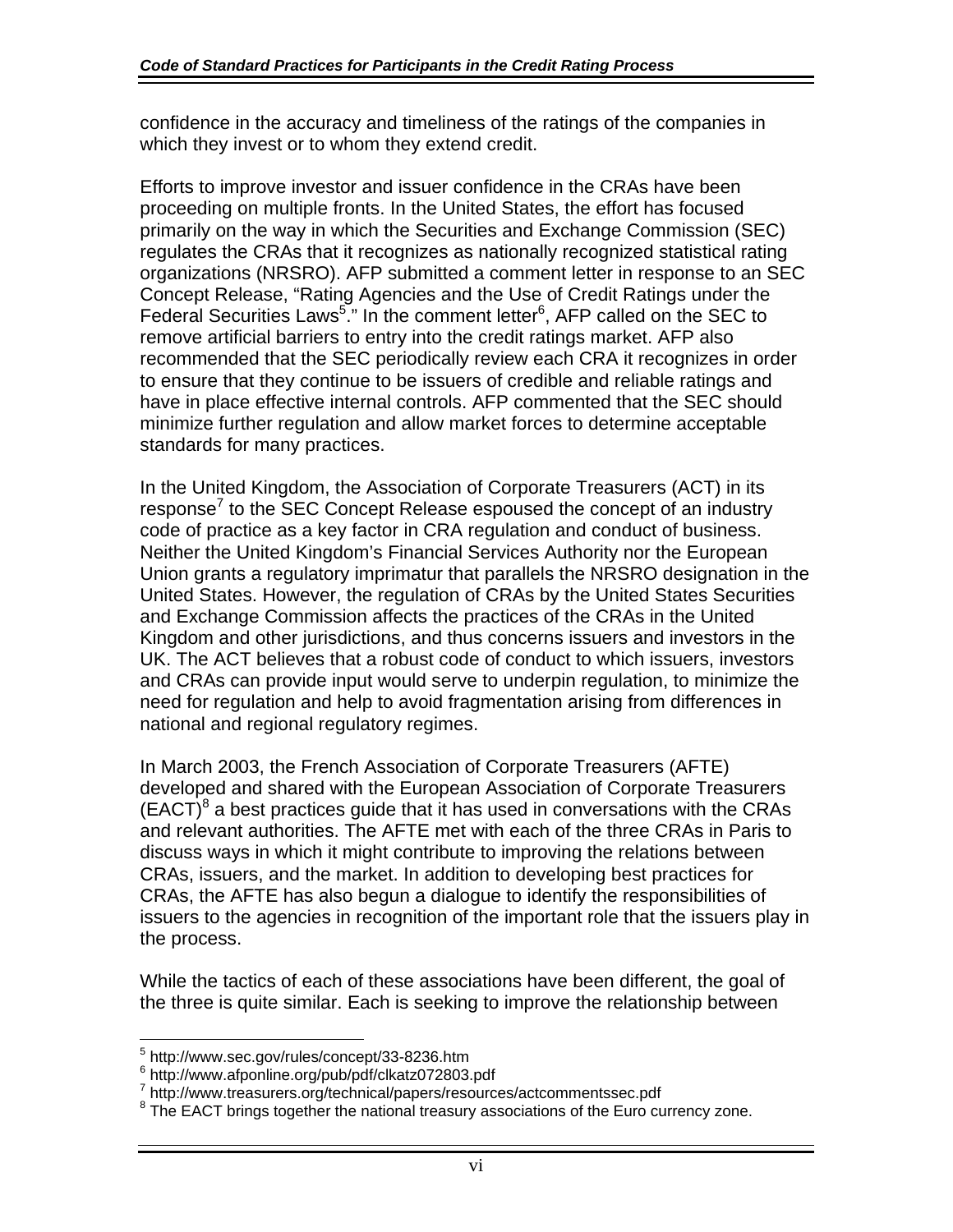issuers and the CRAs, improve the quality of the ratings they promulgate, and restore investor confidence in global capital markets.

At its meeting in September 2003 in Slovakia, the International Group of Treasury Associations (which brings together the treasury associations of 26 countries) asked the AFP, ACT and AFTE to bring forward proposals for improving rating industry practice. This paper puts forth a recommendation that reflects the common elements of the stances of the three associations.

We hope that this paper will be a contribution to the development of industry practice. While certain of the points below would usefully be incorporated into regulation in a jurisdiction where CRAs are regulated, the majority are better incorporated into codes of standard practices developed by individual rating agencies and issuers. Such a code of standard practices should, however, incorporate the substance of all the points given that some jurisdictions do not regulate CRAs. CRAs should publish their codes of standard practice to demonstrate to investors, issuers, and regulators that they have adopted the recommendations. The CRA's code of standard practices could also be a recital in rating agency contracts with issuers or a representation to issuers precedent to the contracts.

We note the publication by the International Organization of Securities Commissions (IOSCO) of principles for the regulation of rating agencies<sup>[9](#page-13-0)</sup> and generally support those principles. We believe that regulation should only provide a minimal fail-safe framework for CRA regulation and that the more flexible and adaptable industry code of standard practices must play a complementary role to such regulation.

The associations also commented<sup>10</sup> on and generally support IOSCO's *Code of Conduct Fundamentals for Credit Rating Agencies*[11,](#page-13-2) which were issued in draft form in October 2004 and finalized in December 2004. The Associations welcome IOSCO's effort and found the Code Fundamentals broadly consistent with the Associations' Code of Standard Practices. However, IOSCO notes that it has focused primarily on the integrity of the rating process:

"While aspects of the Code Fundamentals deal with a CRA's duties to issuers, the essential purpose of the Code Fundamentals is to promote investor protection by safeguarding the integrity of the rating process. The Code Fundamentals do not address the equally important obligations issuers have of cooperating with and providing accurate and complete information to the marketplace and the CRAs they solicit to provide ratings. While aspects of the Code Fundamentals deal with a CRA's duties

<span id="page-13-0"></span> $\overline{a}$ <sup>9</sup> http://www.iosco.org/news/pdf/IOSCONEWS59.pdf

<span id="page-13-1"></span><sup>10</sup> http://www.afponline.org/pub/pdf/cl\_20041207\_IOSCO.pdf

<span id="page-13-2"></span><sup>11</sup> http://www.iosco.org/pubdocs/pdf/IOSCOPD180.pdf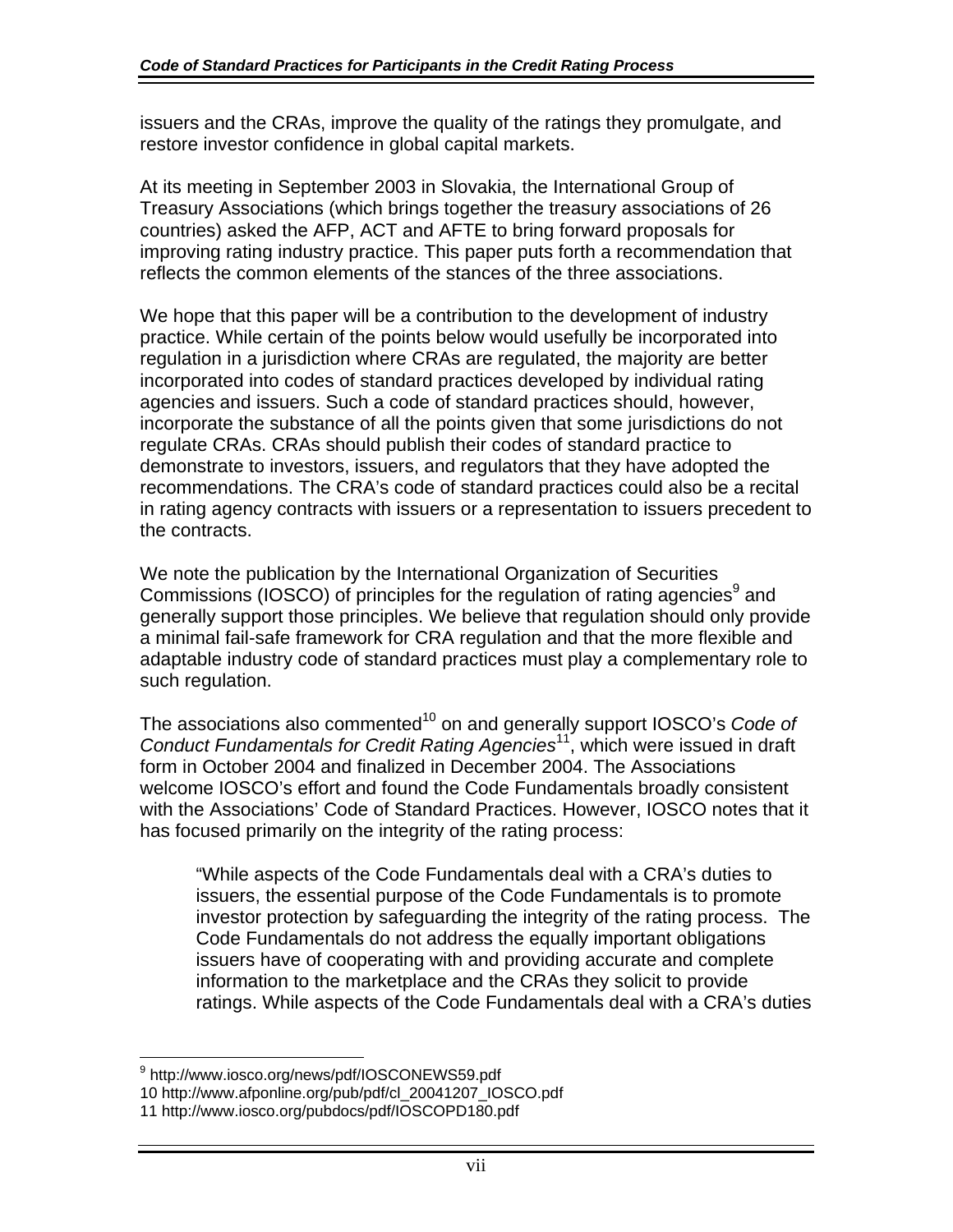to issuers, the essential purpose of the Code Fundamentals is to promote investor protection by safeguarding the integrity of the rating process."

The Associations believe that their Code of Standard Practices addresses many of the broader issues that were not addressed by IOSCO. Along with the International Group of Treasury Associations (IGTA) and Euro Associations of Corporate Treasurers (EACT), the Associations believe that this Code of Standard Practices for Participants, coupled with a minimum regulatory framework and the IOSCO Code Fundamentals, is the most efficient and flexible solution to restoring confidence in credit rating agencies and the information they provide to global capital markets.

The Associations urge all participants in the industry to adopt the provisions of the Code of Standard Practices. They urge issuers with solicited credit ratings to encourage the CRAs they deal with to incorporate the Code's provisions in their own practice. They urge CRAs to indicate to issuers with solicited ratings that they expect the issuers to observe the Code's issuer recommendations. Users of ratings are also urged to indicate to issuers and CRAs that they look at adherence to the Code of Standard Practices as a minimum expectation of those they invest in or rely on for rating information.

The Associations hope that the Code of Standard Practices for Participants in the Credit Ratings Process and IOSCO's Code of Conduct Fundamentals will be embraced by market participants and make a meaningful contribution to resolving issues raised about the credit ratings process.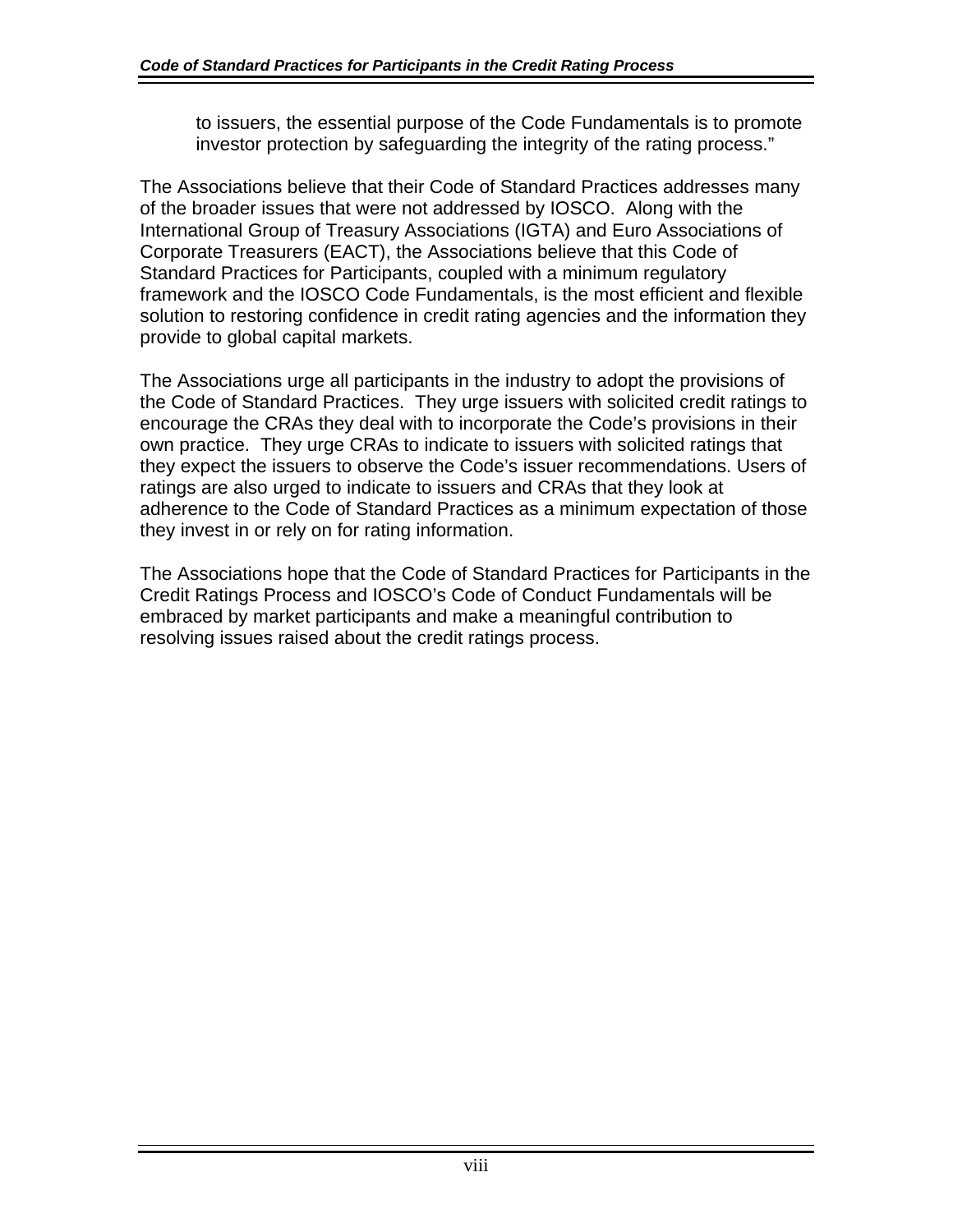## **Code of Standard Practices for Participants in the Credit Rating Process**

## **Regulatory Recommendations**

- **1. In jurisdictions where regulators grant recognition or approval to CRAs, the regulators should strive to eliminate unnecessary regulatory burdens and barriers to entry.**
	- 1.1. Regulators should establish and clearly communicate specific criteria that CRAs must meet in order to be recognized or approved. These criteria, along with documented processes and procedures, will eliminate unnecessary regulatory barriers to entry into the ratings market and may stimulate new competition.
	- 1.2. The criteria that CRAs must meet to receive regulatory approval should be based on whether the agency can consistently produce credible and reliable ratings over the long-term, not on methodology. The determination of whether ratings are credible and reliable may be based on market acceptance, quantitative analysis, or other methods developed by relevant regulators.
	- 1.3. The criteria for recognition should also require a CRA seeking regulatory approval to document its internal controls designed to protect against conflicts of interest and anti-competitive and abusive practices and to ensure against the inappropriate use of all non-public information to which rating agencies are privy.
	- 1.4. Regulators should periodically review each recognized CRA to ensure that it continues to meet the recognition criteria.
	- 1.5. It is unlikely, at least in the short-run, that a newly-recognized CRA could displace an established CRA or make it practical for an issuer to not receive a rating from one of the established CRAs. However, with additional competition or even the threat of additional competition resulting from the removal of barriers to entry, regulators should allow market forces to determine the appropriate frequency of rating reviews, acceptable methodologies, appropriate staffing levels and qualifications, and other points about which there is no wide agreement.
	- 1.6. Regulators should not prescribe methodologies that CRAs may use, but require that each CRA document and adhere to its chosen,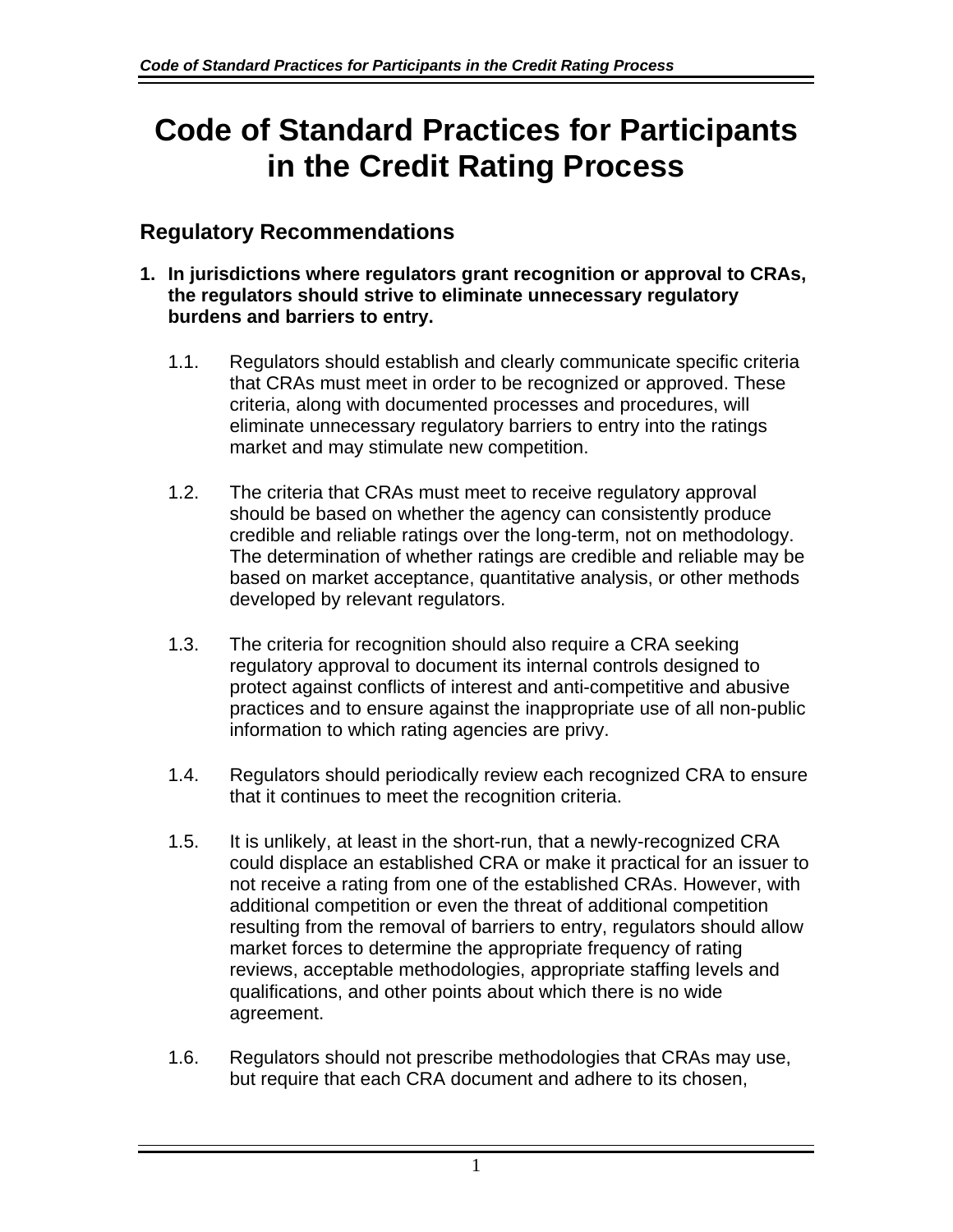published methodologies, while recognizing that many judgements are involved in arriving at ratings other than purely statistical ratings.

- 1.7. Because of their access to non-public information, regulators should require CRAs to document and implement policies and procedures to prevent the disclosure of non-public information to outside parties that might benefit from this information.
- 1.8. In cases where a CRA is a parent, subsidiary or affiliate of a publisher or other organization that might benefit from non-public information, regulators should require that the CRA document strong firewalls that prevent the use of this information by these affiliated businesses.
- 1.9. Regulators should not stipulate a frequency (e.g., annually, semiannually) with which CRAs must update ratings, but require agencies to disclose the date of the last formal review and when they last updated each rating.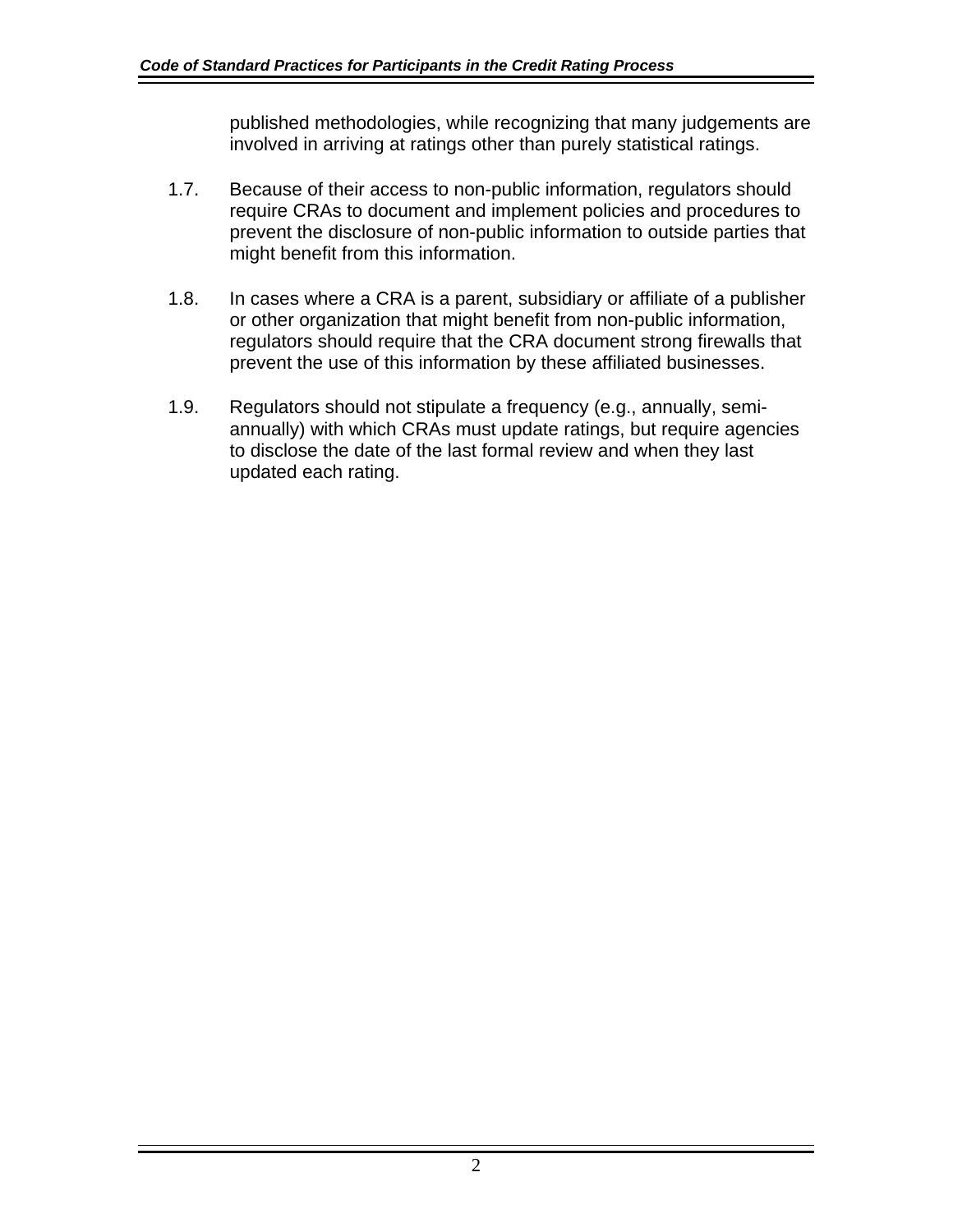## **Rating Agency Code of Standard Practices**

## **2. Credit rating agencies should take steps to enhance the transparency of the rating process.**

- 2.1. Each CRA should widely publicize its methodologies for both shortterm and long-term ratings on a periodic basis and prior to any changes in such methodologies.
- 2.2. While recognizing that all credit ratings, apart from purely statistical ratings, involve matters of judgement, a CRA should document and adhere to its published methodologies.
- 2.3. Each CRA should widely publicize any changes in its methodologies prior to the release of any rating announcement that might be the consequence of these changes.
- 2.4. Each CRA should publish the definition and historical default rates of each rating symbol it uses.
- 2.5. Each CRA should provide a guide to the methodology applicable to each company it rates prior to the assignment of a rating and preceding the implementation of any changes to the methodology.
- 2.6. Each CRA should provide a guide to its appeals process, if any, applicable to each company it rates prior to the assignment of a rating and preceding the implementation of any changes to the appeals process.
- 2.7. CRAs should make available information on the qualifications and experience of the analyst assigned to a company, as well as the sector(s) and other companies this analyst covers. This information should be updated from time to time as necessary.

### **3. Confidential information gathered by CRAs during the development of ratings should be protected and not otherwise be publicly disseminated.**

- 3.1. Because of their access to non-public information, CRAs should document and implement policies and procedures to prevent the disclosure of non-public information to outside parties that might benefit from this information.
- 3.2. In cases where a CRA is a parent, subsidiary or affiliate of a publisher or other organization that might benefit from non-public information, the CRA should document strong firewalls that prevent the use of this information by these affiliated businesses.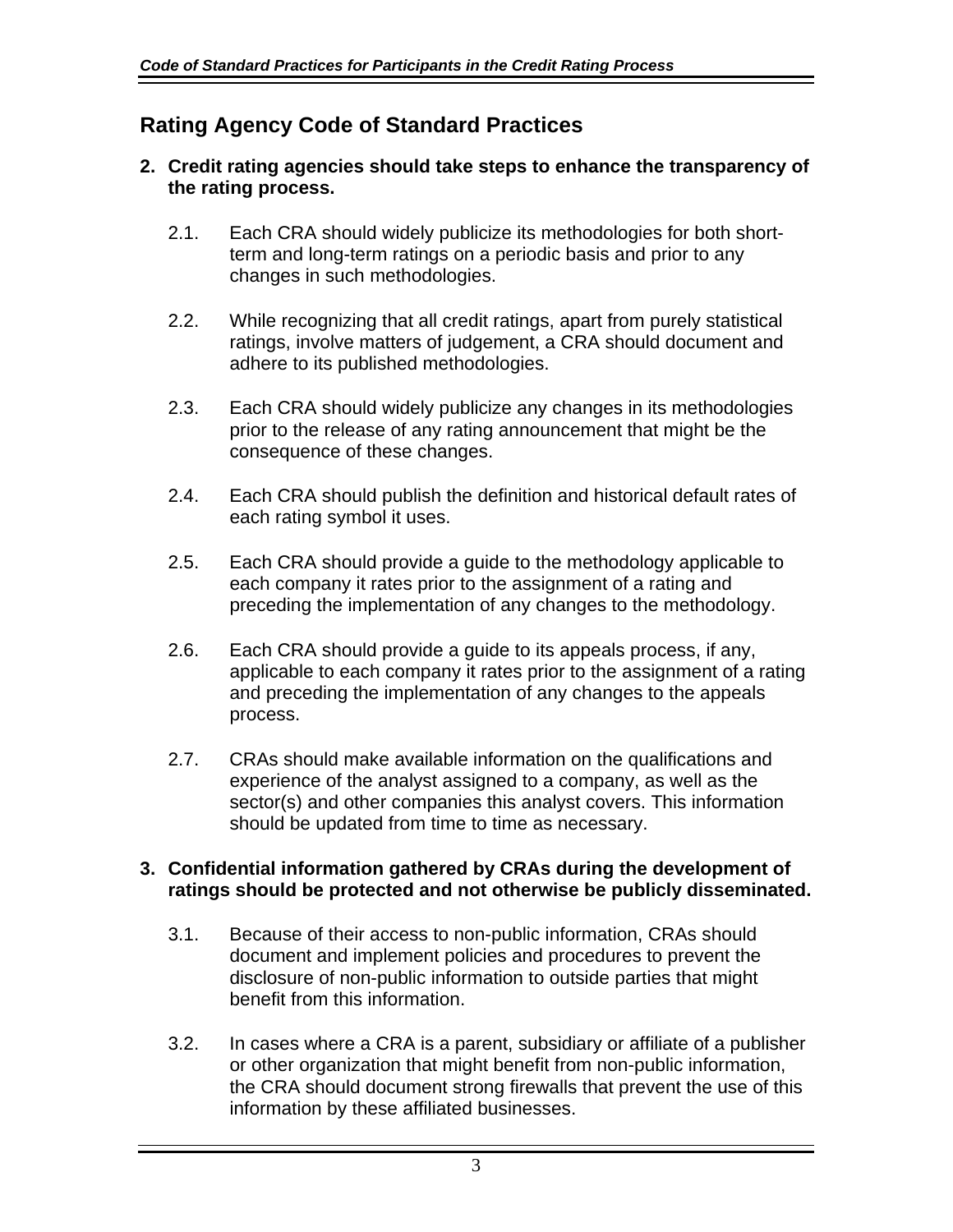3.3. In jurisdictions where the use of non-public information is not already restricted through law or regulation, analysts and other agency staff privy to non-public information should be required, in so far as is consistent with applicable law on employment and restraint of trade, to sign a pre-employment non-disclosure agreement. This nondisclosure agreement should prohibit them from using their access to such information in future employment in securities markets or as journalists reporting or commenting on those markets such that they might benefit from this information.

## **4. Credit rating agencies should establish and document policies and procedures to protect against potential conflicts of interest.**

- 4.1. CRAs should have an ownership structure that is not likely to create opportunities for conflicts of interest to arise.
- 4.2. There should be a distinct and absolute separation of duties between rating analysts and agency staff responsible for raising revenue from solicited ratings.
- 4.3. There should be a distinct and absolute separation of duties between rating analysts and staff responsible for raising revenue from rating advisory services.
- 4.4. Rating analyst compensation should be wholly independent of the revenue generated from issuers or any related entities for rating or any ancillary services provided by the CRA.

## **5. Credit rating agencies should clearly distinguish between solicited and unsolicited ratings and disclose when a rating was last updated.**

- 5.1. CRAs should disclose whether each rating was solicited or unsolicited, and whether the issuer participated in the rating process. Whether a rating was solicited or unsolicited should be disclosed each time a rating is published.
- 5.2. CRAs should disclose whether a rating is based purely on statistical analysis of published information, statistical analysis of published information confirmed through conversations between a qualified analyst and the issuer, or analysis of published information and nonpublished information gathered during discussions between the CRA and the issuer.
- 5.3. CRAs should disclose when they last conducted a review with the issuer and when each rating was last updated.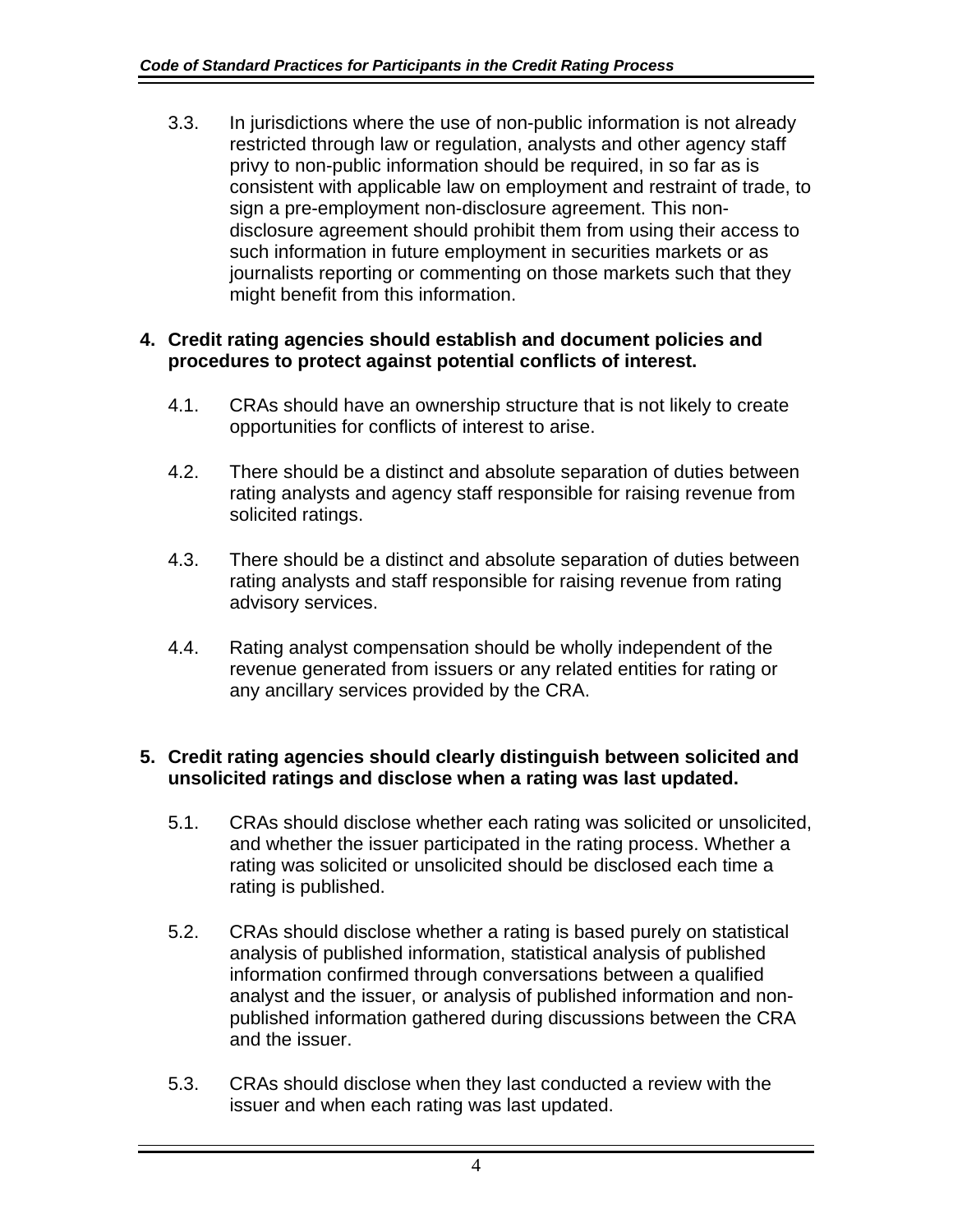### **6. Rating agencies should improve communication with issuers and the market.**

- 6.1. Issuers should be given an opportunity to review the text of any rating action affecting their securities prior to public release to correct any factual errors in reported information and to remove any non-public information erroneously included in the text.
- 6.2. The CRA should disclose to the issuer and, in summary form, the users of ratings the key assumptions and fundamental analysis underlying the rating action, as well as any other information that materially influenced the rating action and that could influence future rating actions. Care must be taken by the CRA to avoid disclosure of any confidential non-published information received from the issuer.
- 6.3. Any financial figures that are materially restated from the issuer's published financial statements by CRAs and included in public releases should be fully explained to facilitate issuer and investor understanding of ratings.
- 6.4. As the analyst's recommendation can be called into question and overridden by members of the rating committee, CRAs should provide and communicate a methodology for issuers to provide feedback directly to the rating committee on key assumptions and fundamental analysis, as well as any other information that may have materially influenced the rating action.
- 6.5. CRAs should commit to completing the rating process in a timely manner in order to allow an issuer to effectively execute any scheduled debt issues or other capital markets activities that were communicated to the CRA in advance of or during the rating process.
- 6.6. Information provided to the CRA during the rating process and in regular meetings should be recorded by the agency, retained and made available to ratings analysts that may later be assigned to the company. As the principal rating agencies normally seek to rate through an economic cycle, records should be retained for at least that period as the agency understands it and some fundamental, structural information should be retained permanently or until it ceases to be relevant. During each formal review of an issuer, CRAs should confirm whether the information on record is still applicable or requires updating to ensure that the CRA is not rating based on outdated information.
- 6.7. CRAs should be expected to respond to issuer concerns about their rating in a timely and serious manner.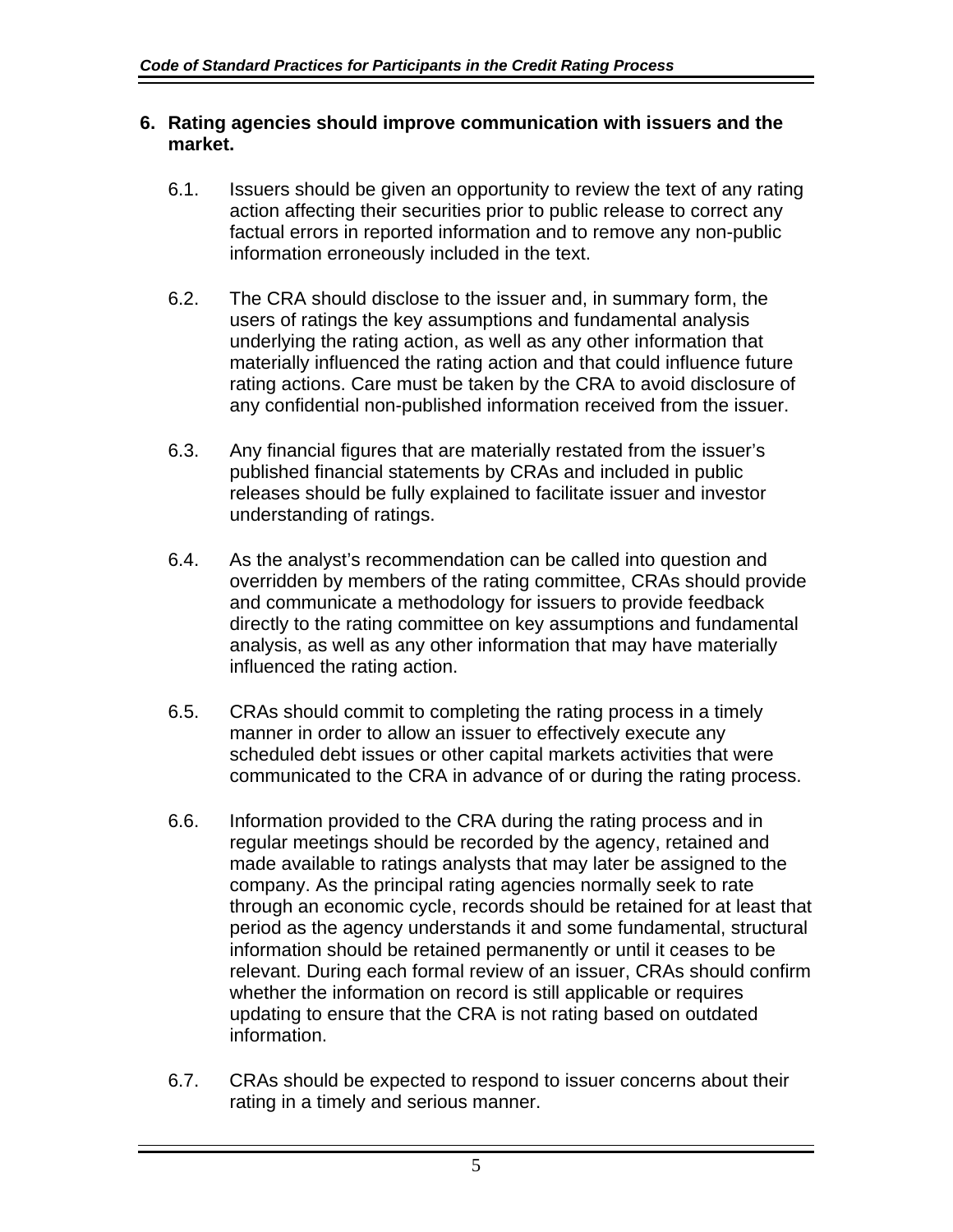6.8. CRAs whose rating methodology relies upon access to management and to confidential non-public information should, as appropriate, refuse to rate, withdraw existing ratings or qualify ratings when they believe that the level, quality and completeness of access to management and information disclosed do not seem to fully satisfy their requirements and the provisions of section 7 below.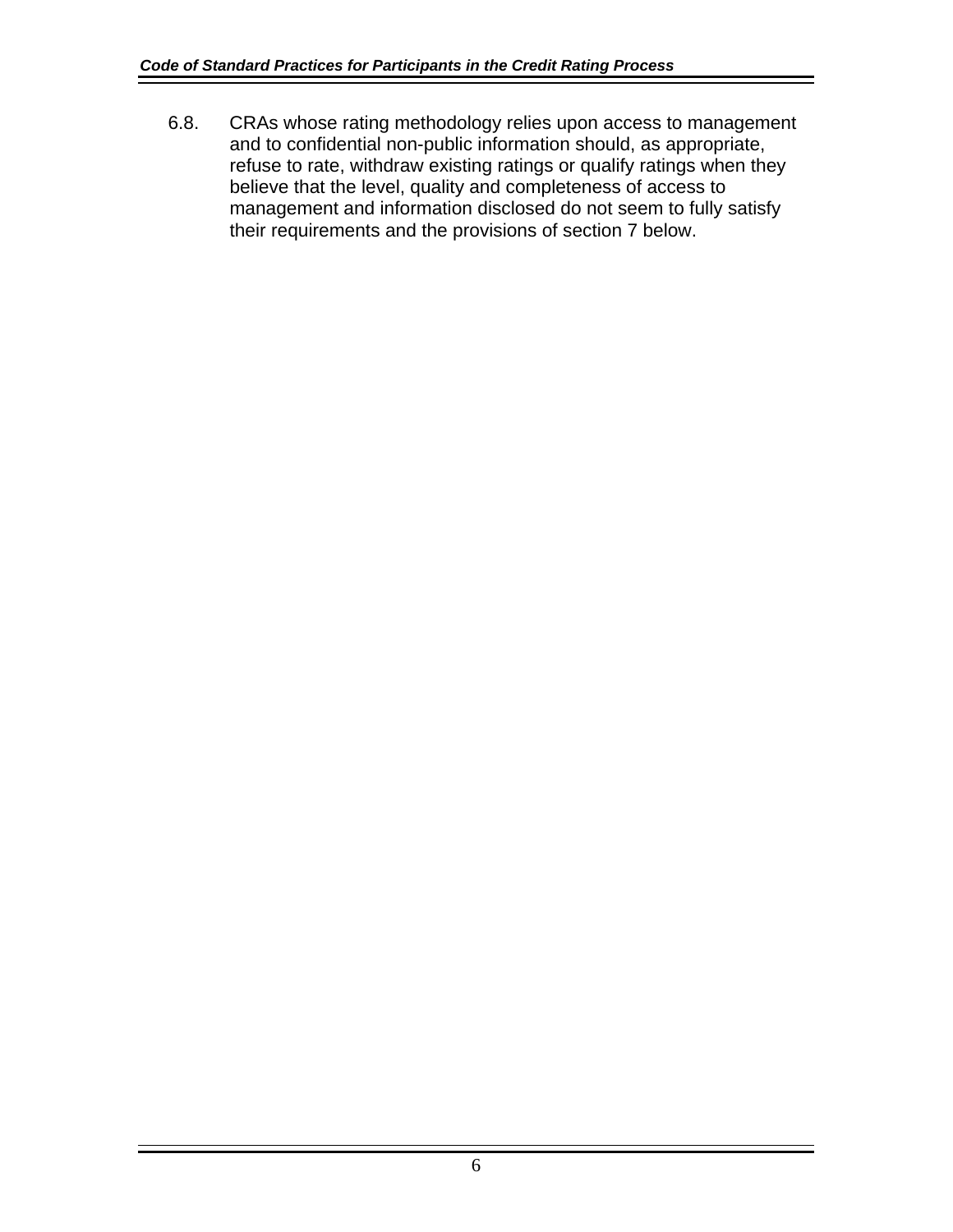## **Issuer Code of Standard Practices**

- <span id="page-21-0"></span>7. **Issuers should commit to cooperate actively with CRAs when a rating is solicited and to providing information to CRAs that will contribute to the initial and ongoing accuracy and timeliness of solicited ratings when the CRA's rating methodology involves access to management and to confidential, non-public information.**
	- 7.1. Credit ratings and opinions are forward-looking and involve matters of judgement by the CRAs, and the credibility and reliability of these ratings and opinions are heavily dependent on an issuer's ability to provide adequate and timely information. Therefore, an issuer is responsible for providing information to CRAs that should include:
		- 7.1.1. The issuer's business strategy;
		- 7.1.2. The legal and management structure of the issuer and its parent company or subsidiaries, as well as its management processes;
		- 7.1.3. The risks and opportunities of the issuer's business environment, as well as those peculiar to itself;
		- 7.1.4. The issuer's approach to risk management and financing;
		- 7.1.5. The issuer's financial policies;
		- 7.1.6. Key financial data; and
		- 7.1.7. Any other information or data that the issuer believes will help the CRAs to better understand its particular circumstances and outlook.
	- 7.2. Issuers should provide adequate and timely information, in good faith, regarding any material change in the financial situation of the company.
	- 7.3. Notwithstanding the requirement for full and timely communication to CRAs in 7.2, issuers should hold, at least once a year, a full review with CR[As in](#page-21-0) order to explain past performance and future prospects on a horizon relevant, in the issuer's opinion, with the nature of its business(es). In doing this, issuers should allow CRAs to access the appropriate level of management within their organization.
	- 7.4. Issuers should inform CRAs about any corporate actions, including public debt issuances, prior to their launch. Issuers should provide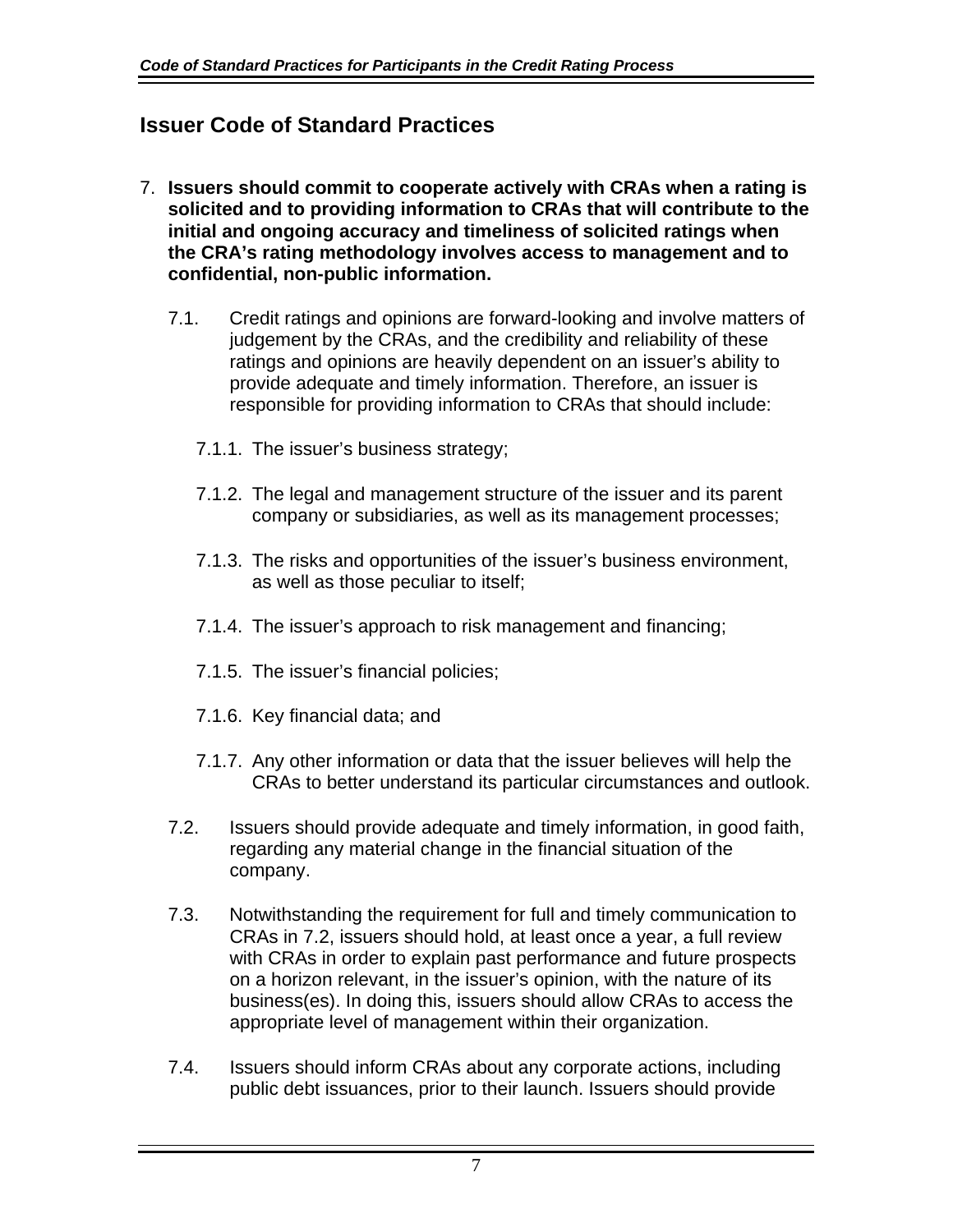CRAs with all relevant information on these corporate actions in order to allow CRAs to issue, update or revise their opinion/rating, if any, in a timely manner.

- 7.5. Issuers should endeavor to address CRAs' questions and requests as quickly as possible and, in case of delayed answers, to inform CRAs accordingly.
- 7.6. Issuers should seek to react as quickly as practicable to communications submitted to them by a CRA prior to their public release by the CRA. While issuers should, in any case, make reasonable efforts to respond as quickly as possible, the time frame in which companies may review the text should be limited (but not less than four business hours) in order to ensure that investors receive timely information and to minimize the possibility of information leaks.

During this time, issuers should not take any pre-emptive action that would challenge or counter the release by the credit rating agency. In addition, issuers should not take advantage of the delay in the release of the rating action to the market by making any debt issuance other than the refinancing of maturing short-term debt.